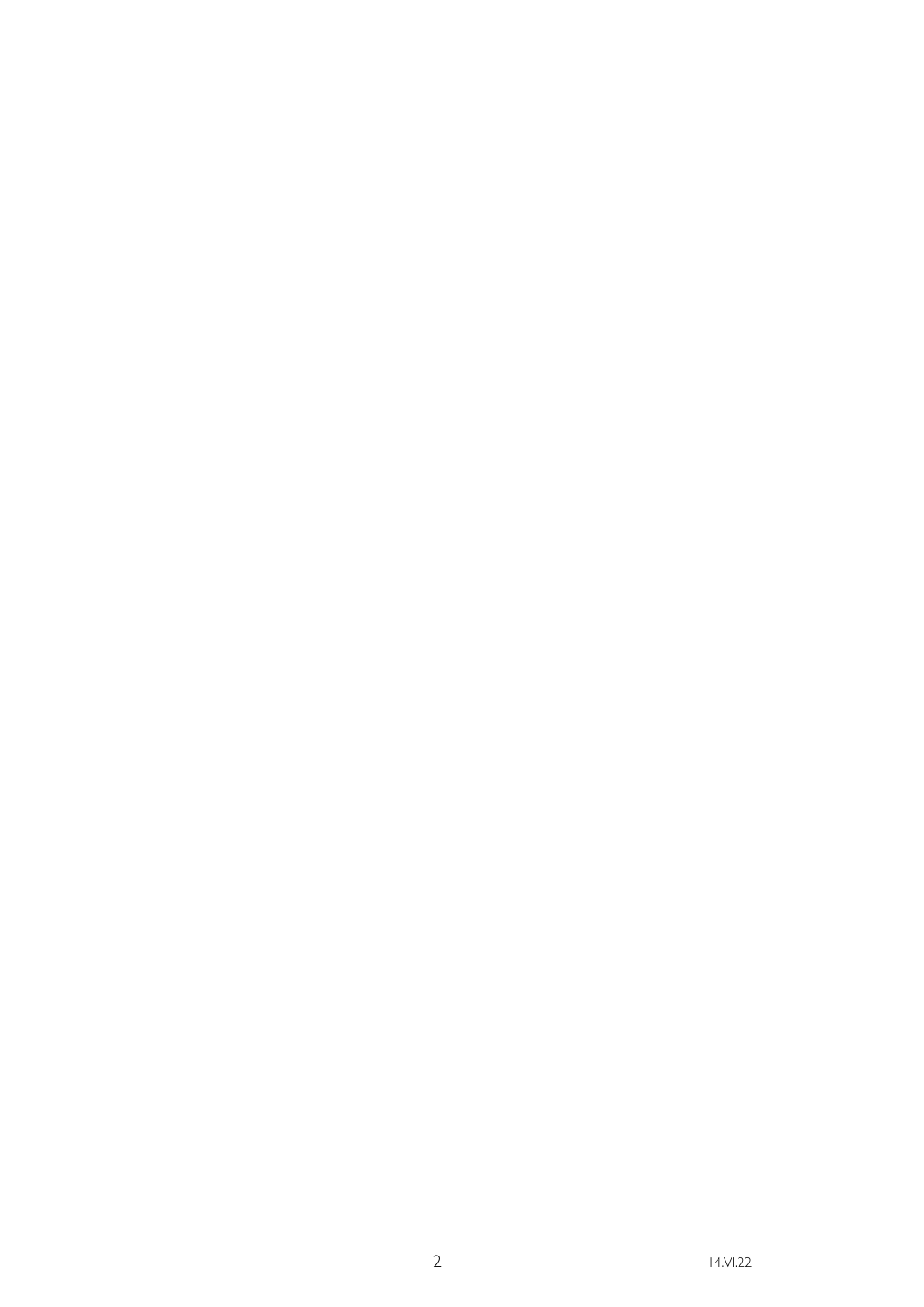## 'INDEX'

### WHITE WINE

Page

- 4/5 MAGNUMS, 150 cl
- 7 CHAMPAGNE and SPARKLING
- 8 FRANCE THE SOUTH, BURGUNDY, RHÔNE
- 9 LOIRE, ALSACE, AUSTRIA AND GERMANY, SPAIN AND PORTUGAL,
- 10 SOUTH AFRICA, NEW ZEALAND, AUSTRALIA, SOUTH AMERICA, CALIFORNIA,
- 11 ITALY, GREECE, ENGLAND
- 13 ROSÉ

#### RED WINE

- 14 ITALY, SPAIN, and PORTUGAL
- 15 SOUTH AFRICA, LEBANON, CALIFORNIA, SOUTH AMERICA, AUSTRALIA
- 16 RHÔNE, BEAUJOLAIS, BURGUNDY
- 17 SOUTHERN FRANCE, BORDEAUX
- 19 PORT, SWEET WINE
- 21 HALF BOTTLES
- 23 WINES BY THE GLASS
- 25 BIN ENDS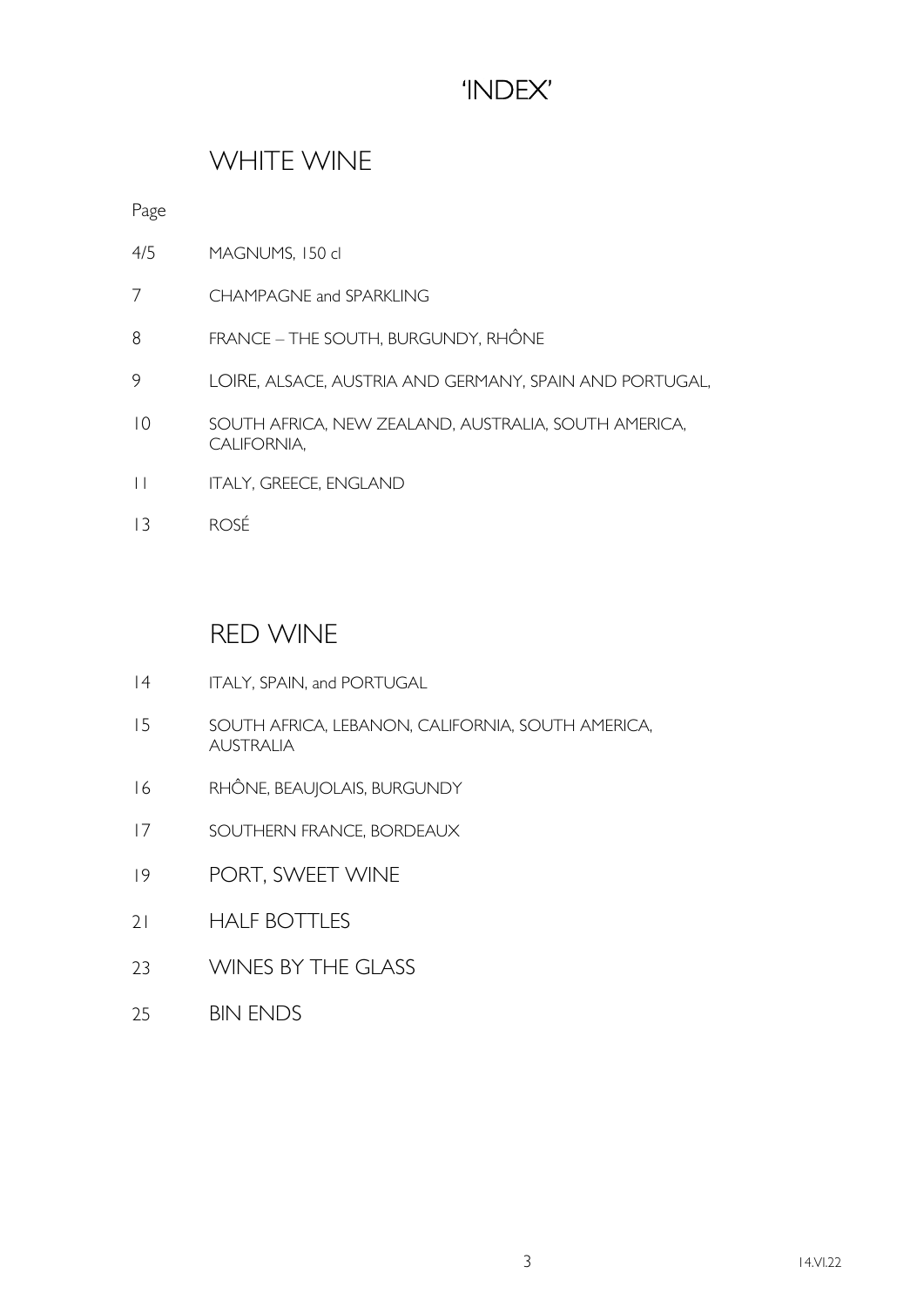## MAGNUMS

### CHAMPAGNE

| 514          | <b>TAITTINGER, Brut Réserve</b><br>The epitome of delicacy. The George's favourite for over 40 years                                                                                                                                                                                                                                                                                                                                         | £138.00      |
|--------------|----------------------------------------------------------------------------------------------------------------------------------------------------------------------------------------------------------------------------------------------------------------------------------------------------------------------------------------------------------------------------------------------------------------------------------------------|--------------|
| 515          | NOCTURNE by TAITTINGER<br>A softer, rounder cuvée - simply delicious from breakfast to bedtime!                                                                                                                                                                                                                                                                                                                                              | £138.00      |
| 516          | TAITTINGER ROSÉ, Brut Prestige<br>Bright and vibrant in colour and flavour. 15% Pinot Noir (made as red wine) is added to the blend                                                                                                                                                                                                                                                                                                          | £138.00      |
| 517          | KRUG, Grande Cuvée<br>Blended from mulitipe vintages and vineyards, aged for 7 years, aiming for ultimate quality                                                                                                                                                                                                                                                                                                                            | £550.00      |
|              | <b>SPARKLING WINE</b>                                                                                                                                                                                                                                                                                                                                                                                                                        |              |
| 518          | NYETIMBER, Classic Cuvée. West Sussex, England<br>Extremely crisp, but with real depth and richness. Compares well with serious Champagne                                                                                                                                                                                                                                                                                                    | £138.00      |
| <b>WHITE</b> |                                                                                                                                                                                                                                                                                                                                                                                                                                              |              |
| 519          | 2017 CHABLIS, I er Cru Montée de Tonnerre, Duplessis. Burgundy<br>Excellent year for classic, stony-dry Chablis                                                                                                                                                                                                                                                                                                                              | $£$   $6.00$ |
| 522          | 2017 MEURSAULT, Domaine JP Fichet. Burgundy<br>Modern style Meursault - ripe but elegant                                                                                                                                                                                                                                                                                                                                                     | £170.00      |
|              | White Magnums from Didier Dagueneau, Loire, France<br>Didier Dagueneau's son Benjamin runs the most revered estate in the Loire Valley. His Sauvignon Blanc is the most<br>serious, concentrated and impressive you may ever drink. Not a bit like NZ examples, these wines are much more<br>austere and mineral. They are also in huge worldwide demand from top sommeliers – hence the extreme prices.<br>They are always in short supply. |              |
| 556          | 2014 POUILLY FUME, Pur Sang                                                                                                                                                                                                                                                                                                                                                                                                                  | £280.00      |
| <b>ROSÉ</b>  |                                                                                                                                                                                                                                                                                                                                                                                                                                              |              |
| 527          | 2020 MIRAVAL ROSÉ. Côtes de Provence                                                                                                                                                                                                                                                                                                                                                                                                         | £96.00       |

This is the notorious 'Brangelina' wine – and surprisingly it's both excellent and good value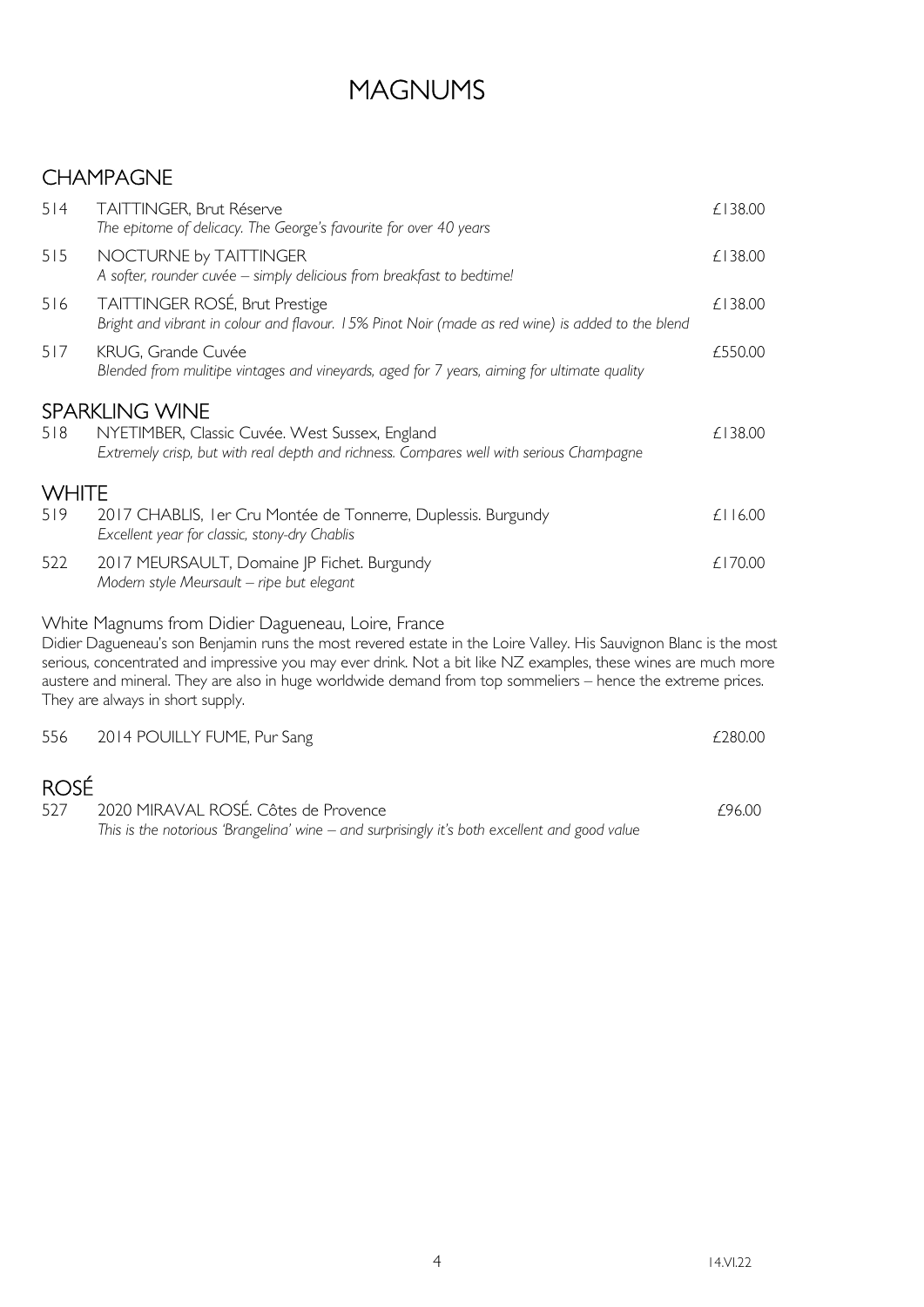# MAGNUMS ... continued

| <b>RED</b> |                                                                                                                                                                                                                                                 |               |
|------------|-------------------------------------------------------------------------------------------------------------------------------------------------------------------------------------------------------------------------------------------------|---------------|
| 530        | 2019 CHATEAU FONTARÈCHE, Vielles Vignes. Corbieres, Languedoc<br>Soft, round, easy-drinking style with plenty of spice and character                                                                                                            | £68.00        |
| 531        | 2015 CHIANTI, Podere il Chiostrino. Tuscany<br>From the family vineyards of Ivo Vannocci; honest and full of flavour                                                                                                                            | £70.00        |
| 532        | 2013 Château LA CROIX DES MOINES. Lalande de Pomerol<br>An approachable, charming Merlot from an area that still produces genuinely good value                                                                                                  | £90.00        |
| 535        | 2018 QUINTA DE LA ROSA. Douro, Portugal<br>Gutsy & powerful but (unusually for Portugal) also sleek and polished                                                                                                                                | £80.00        |
| 537        | 2011 LE SOULA, Gérard Gauby. Vin de Pays des Côtes Catalanes, South of France<br>Blend of Cabernet, Grenache, Syrah and Carignan grapes. A low-yielding, organic<br>vineyard in Roussillon producing a dense, intense, seriously impressive red | £102.00       |
| 538        | 2009 RIOJA, Tondonia Tinto Reserva. Rioja, Spain<br>The most traditional house in Rioja – long oak ageing; now pale, gentle and mature                                                                                                          | $£$   $14.00$ |
| 539        | 2015 LA GROLA, Allegrini. Veneto, Italy<br>A turbo-charged Valpolicella - bright and lively but with power and intensity too                                                                                                                    | £106.00       |
| 570        | 2006 CHÂTEAU LANGOA BARTON, 3ème Cru Classé. St Julien, Bordeaux<br>One of the most consistent properties in the Médoc. Léoville and Langoa Barton both<br>produce classy claret of real structure and self-evident breeding                    | £220.00       |
| 571        | 2011 CHÂTEAU TALBOT, 4ème Cru Classé. St Julien, Bordeaux<br>Renowned property and an early-drinking year. This really is not expensive for what it is                                                                                          | £240.00       |
| 572        | 2012 NUITS-ST-GEORGES, I er Cru Les Vaucrains, Louis Jadot. Burgundy<br>The sturdiest, most serious Burgundy appellation; but in a ripe vintage. Give it air                                                                                    | £250.00       |
| 573        | 2018 CEPPARELLO, Isole e Olena, Paolo De Marchi. Tuscany, Italy<br>Top vintage of this 'Super Tuscan' from a great winemaker; decant in advance                                                                                                 | £320.00       |
| 574        | 2009 CLOS DE LA ROCHE, Grand Cru, Domaine Lignier-Michelot. Burgundy<br>Absolutely classic example of the ripe and charming 2009 vintage                                                                                                        | £570.00       |
|            |                                                                                                                                                                                                                                                 |               |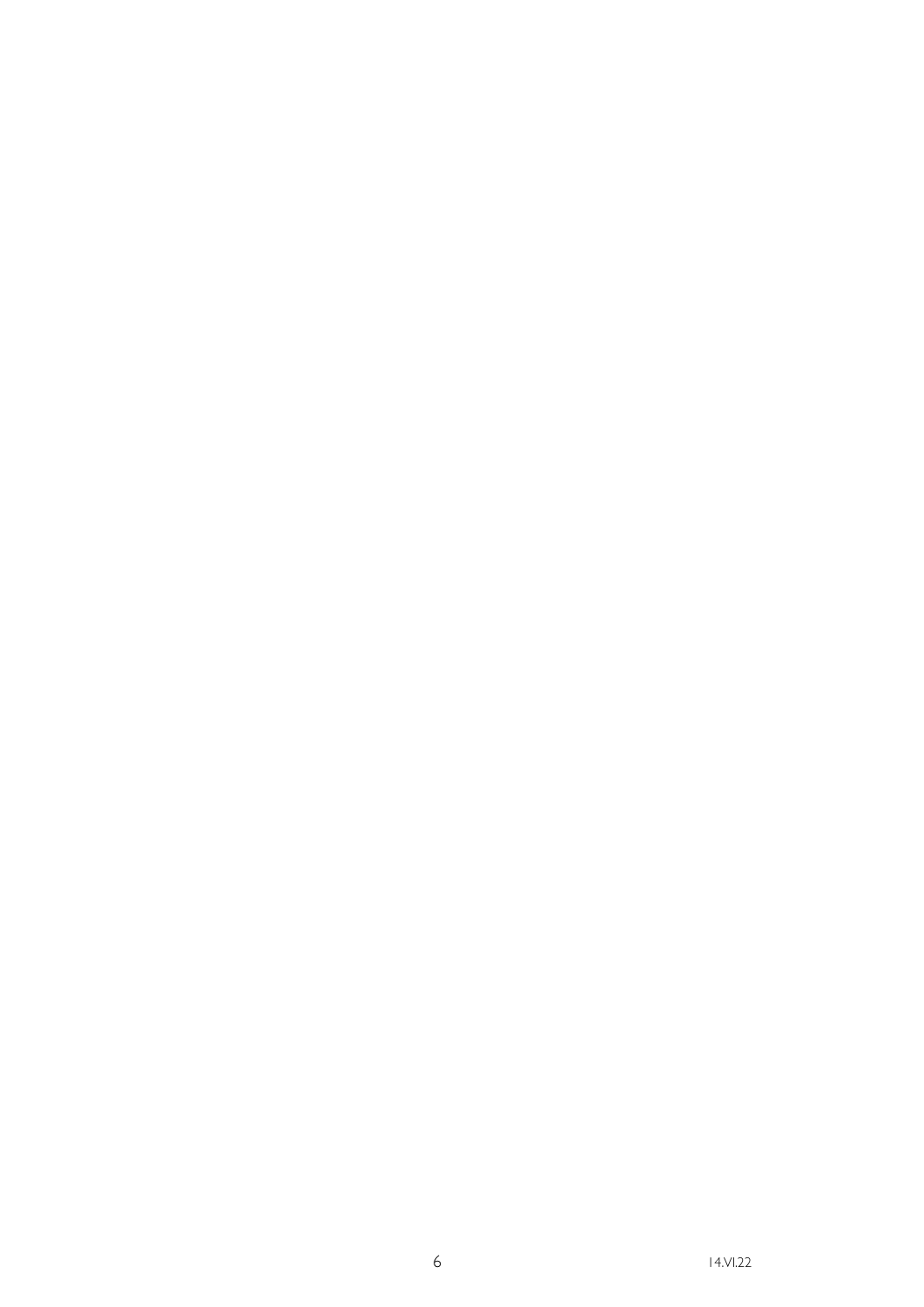## CHAMPAGNE AND SPARKING WINE

#### CHAMPAGNE

| $ *$           | LE MESNIL, Grand Cru, Blanc de Blancs<br>Ultra-fresh, crisp, elegant Chardonnay                                                                                                                                                                                                                                                      | £64.00  |
|----------------|--------------------------------------------------------------------------------------------------------------------------------------------------------------------------------------------------------------------------------------------------------------------------------------------------------------------------------------|---------|
| $\overline{2}$ | LE MESNIL ROSÉ, Grand Cru, 'Sublime'<br>'Sublime' it is! A ripe, red-fruited (but very dry) style of pink fizz                                                                                                                                                                                                                       | £69.00  |
| $3*$           | TAITTINGER, Brut Réserve<br>The epitome of delicacy. The George's favourite for over 40 years                                                                                                                                                                                                                                        | £69.00  |
| $4*$           | NOCTURNE by TAITTINGER<br>A softer, rounder cuvée - simply delicious from breakfast to bedtime!                                                                                                                                                                                                                                      | £69.00  |
| 5*             | TAITTINGER ROSÉ, Brut Prestige<br>Bright and vibrant in colour and flavour. 15% Pinot Noir (made as red wine) is added to the blend                                                                                                                                                                                                  | £69.00  |
| 6              | <b>BOLLINGER, Special Cuvée</b><br>Bollinger combines austerity and intensity. A serious and complex Champagne                                                                                                                                                                                                                       | £82.00  |
| 7              | 2012 VEUVE CLICQUOT<br>Veuve is at its best in the Vintage Cuvée. And 2012 was a truly great year                                                                                                                                                                                                                                    | £116.00 |
| 8a             | 2008 COMTES DE CHAMPAGNE, Blanc de Blancs, Taittinger<br>The most consistently brilliant pure Chardonnay made in the region. Always a treat                                                                                                                                                                                          | £250.00 |
| 8b             | 2006 COMTES DE CHAMPAGNE ROSÉ, Taittinger<br>Rarely seen, Comtes Rosé is all about perfume and finesse; matured for 10 years on the lees                                                                                                                                                                                             | £300.00 |
| 9*             | KRUG, Grande Cuvée<br>Blended from mulitipe vintages and vineyards, aged for 7 years, aiming for ultimate quality                                                                                                                                                                                                                    | £275.00 |
| $\overline{0}$ | 2012 DOM PÉRIGNON, Vintage Brut<br>By contrast with Krug, 'Dom' is pure hedonism. Rich, open, immediately impressive                                                                                                                                                                                                                 | £275.00 |
|                | <b>SPARKLING WINE</b>                                                                                                                                                                                                                                                                                                                |         |
| 274            | PROSECCO, Spumante, Ca'Morlin. Conegliano e Valdobbiadene, Italy<br>Fully sparkling version of this soft, light north Italian classic. Top quality                                                                                                                                                                                   | £42.00  |
| 275*           | NYETIMBER, Classic Cuvée. West Sussex, England<br>Extremely crisp, but with real depth and richness. Compares well with serious Champagne                                                                                                                                                                                            | £69.00  |
| 276            | 2009 NYETIMBER '1086', Prestige Cuvée. West Sussex, England                                                                                                                                                                                                                                                                          | £200.00 |
| 277            | 2010 ROSÉ NYETIMBER '1086', Prestige Cuvée. West Sussex, England<br>Two world-class 'Prestige Cuvées' from Nyetimber, pioneers of top quality English<br>sparkling wines. These two newly launched wines were named '1086' to honour the year<br>the vineyard's estate was first mentioned in the Domesday book. They really do bear | £240.00 |

comparison with the very finest Champagnes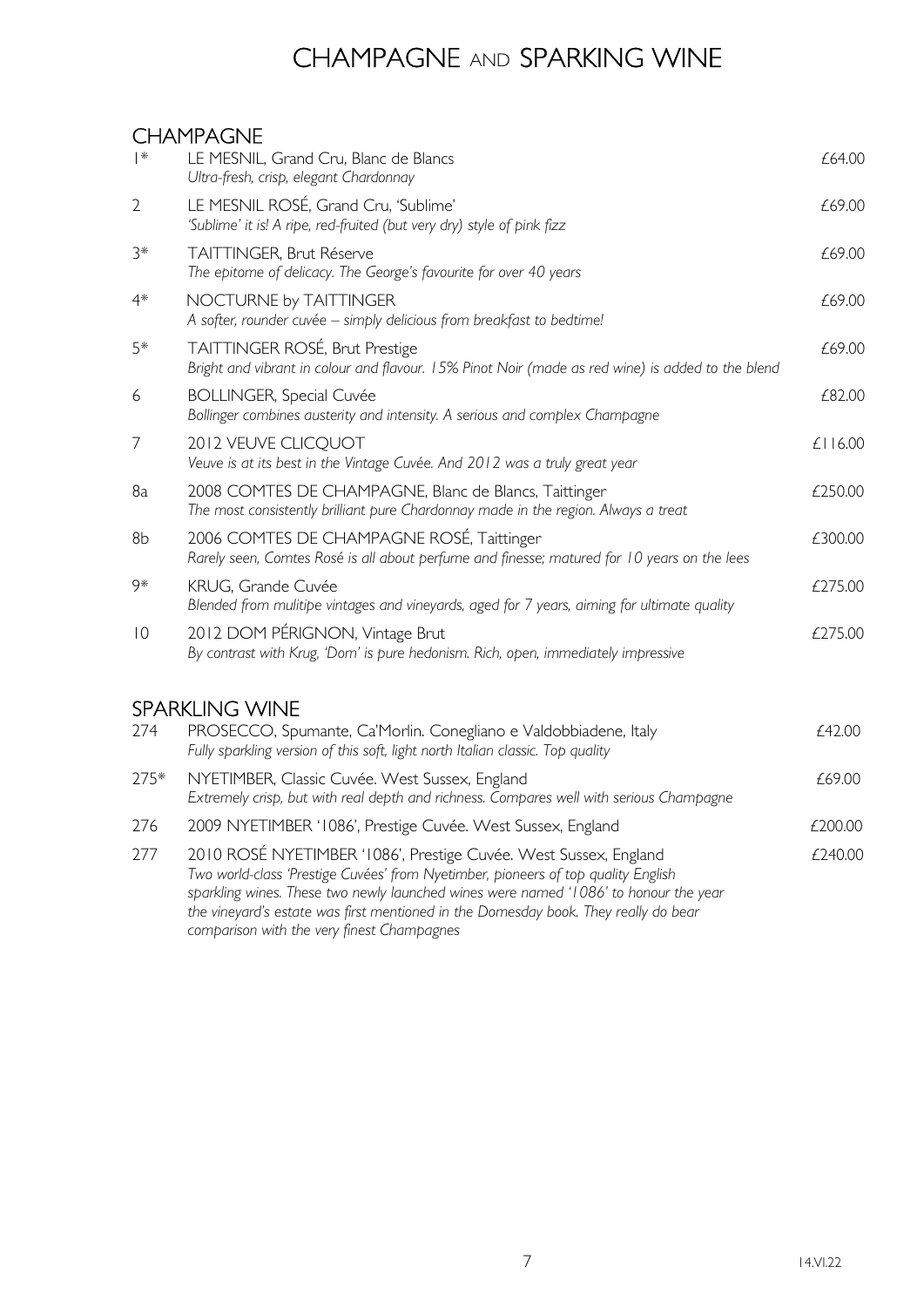## WHITE WINE

#### FRANCE - The South

| $\vert \vert$ | 2021 PICPOUL DE PINET, Domaine Font Mars. Languedoc<br>The best of modern France; crisp and lively but no lack of character and interest                                                                             | £36.00  |
|---------------|----------------------------------------------------------------------------------------------------------------------------------------------------------------------------------------------------------------------|---------|
| 3             | 2017 LA BRISE MARINE, Château La Négly. La Clape, Languedoc<br>Salty-dry, spicy, lively blend of Bourboulenc and Roussanne                                                                                           | £49.00  |
| 4             | 2014 LE SOULA BLANC. Vin de Pays des Côtes Catalanes<br>Serious, intense, dry white from biodynamic vineyards in the Roussillon. Organic                                                                             | £58.00  |
|               | <b>BURGUNDY</b>                                                                                                                                                                                                      |         |
| 15            | 2020 SAINT-VÉRAN, Michel Chavet<br>Clean and fresh but nicely rounded. Easy-drinking and charming white Burgundy                                                                                                     | £42.00  |
| 16            | 2019 MÂCON, Aux Bois D'Alliers, Cordier<br>An outstanding, small, organic estate. Ripe and buttery but no oak – perfect Mâconnais                                                                                    | £51.00  |
| 8             | 2019 MONTAGNY, I er Cru Grappe D'Or, Domaine Feuillat-Juillot<br>From the Châlonnais region, south of the Côte de Beaune. Light and elegant                                                                          | £50.00  |
| 20            | 2020 POUILLY FUISSÉ, Terroir de Fuissé, Domaine Cordier<br>The most famous village in the Mâconnais. Big and powerful, improves given time in the glass                                                              | £53.00  |
| 21            | 2019 CHABLIS, I er Cru Vaillons, Domaine Besson<br>Excellent I er Cru vineyard and a ripe vintage. This is unusually intense for Chablis                                                                             | £58.00  |
| 22            | 2019 MEURSAULT, Cuvée Maxime, Domaine Latour-Giraud<br>This has power and weight, but it's not in the heavy, oaky style of old                                                                                       | £78.00  |
| 24            | 2018 CHASSAGNE MONTRACHET, Château de Citeaux, Philippe Bouzereau<br>A ripe vintage; richness and intensity combined with delicacy and complexity                                                                    | £82.00  |
| 25            | 2017 PULIGNY MONTRACHET, Les Corvées des Vignes, Philippe Chavy<br>This vineyard borders Meursault; it's a peachy, generous example of Puligny                                                                       | £120.00 |
| <b>RHÔNE</b>  |                                                                                                                                                                                                                      |         |
| 27            | 2020 DOMAINE DE L'ESPIGOUETTE. Côtes du Rhône Blanc<br>Viognier, Grenache and Marsanne - perfumed and rich, but fresh too.                                                                                           | £39.00  |
| 28            | 2019 CONDRIEU, Les Terrasses du Palat, François Villard<br>Tiny and sought-after area, the home of the notoriously difficult Viognier grape.<br>This one successfully combines heady perfume, delicacy and intensity | £76.00  |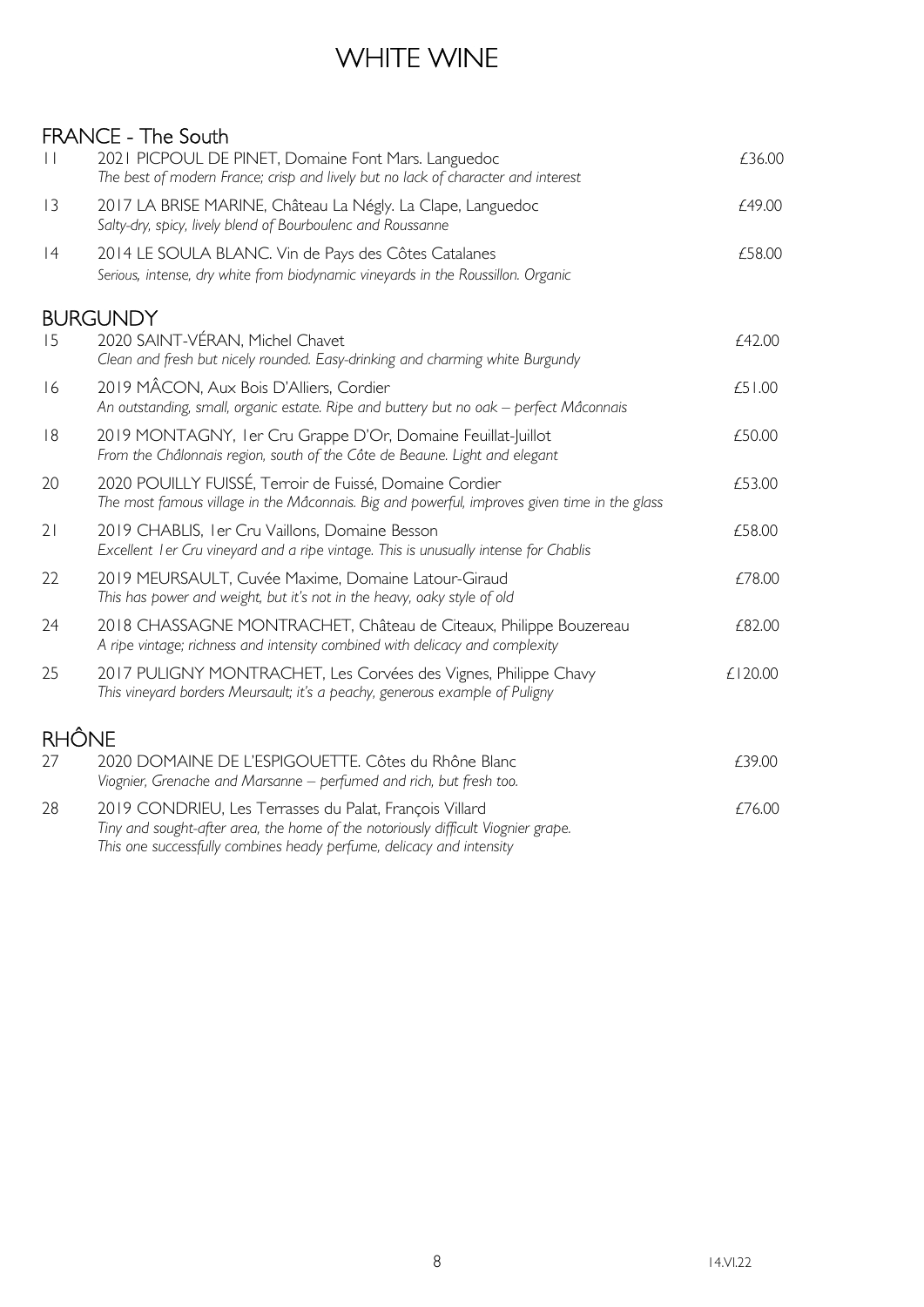## WHITE WINE ... continued

| <b>LOIRE</b>           |                                                                                                                                                                                                                               |                    |
|------------------------|-------------------------------------------------------------------------------------------------------------------------------------------------------------------------------------------------------------------------------|--------------------|
| 29                     | 2020 MUSCADET, Sèvre et Maine, Sur Lie, Domaine Haut Pemions<br>The revival of a long neglected appellation; there's no better wine for seafood                                                                               | £39.00             |
| 30                     | 2019 SAUVIGNON DE TOURAINE, Xavier Frissant<br>Aromatic, bone dry, grassy, chalky: a mini Sancerre at a great price                                                                                                           | £42.00             |
| 32                     | 2016 VOUVRAY, Les Pierres Rousses, Gaudron<br>Medium-dry (but also lemony fresh) Chenin Blanc - top quality                                                                                                                   | £48.00             |
| 33                     | 2020 SANCERRE, Terre de Maimbray, Reverdy<br>Top estate and excellent vintage. Ripe, intense, perfectly balanced                                                                                                              | £49.00             |
| 34                     | 2017 BLANC IVOIRE, Château Soucherie. Anjou<br>A modern expression of Loire Chenin Blanc - lively, citric freshness                                                                                                           | £49.00             |
| 35a<br>35 <sub>b</sub> | 2018 SILEX, Blanc Fumé de Pouilly, Domaine Didier Dagueneau<br>2012 PUR SANG, Blanc Fumé de Pouilly, Domaine Didier Dagueneau<br>The most sought-after producer in the Loire. Both, highly concentrated and serious Sauvignon | £125.00<br>£140.00 |
| <b>ALSACE</b>          |                                                                                                                                                                                                                               |                    |
| 37                     | 2017 TERROIR des CHÂTEAUX FORTS, Rolly Gassmann<br>Aromatic, nicely textured blend of Auxerrois, Gewurz, Riesling and Pinot Gris                                                                                              | £41.00             |
| 38                     | 2019 PINOT BLANC AUXERROIS, Domaine Albert Mann<br>Soft, spicy and gentle - but no lack of freshness. Alsace wine to suit all tastes. Organic                                                                                 | £45.00             |
| 39                     | 2018 GEWURZTRAMINER, Christophe Mittnacht<br>Intensely spicy (and medium dry) example of this most perfumed, idiosyncratic variety. Organic                                                                                   | £53.00             |
|                        | <b>AUSTRIA AND GERMANY</b>                                                                                                                                                                                                    |                    |
| 302                    | 2020 GRÜNER VELTLINER, Loimer. Kamptal, Austria<br>Dry and lively; textured but peppery. Such a versatile food wine                                                                                                           | £43.00             |
| 304                    | 2017 LEITZ, Rüdesheimer Magdalenenkreuz, Rielsing Spätlese, Germany<br>Just reaching beautiful maturity. More creamy than sweet; complex                                                                                      | £47.00             |
| 305                    | 2018 SAUVIGNON BLANC, Gamlitz, Sattlerhof. Styria, Austria<br>Sauvignon of rare intensity and refinement. Really worth the leap of faith!                                                                                     | £49.00             |
|                        | <b>SPAIN AND PORTUGAL</b>                                                                                                                                                                                                     |                    |
| 44                     | 2019 QUINTA DE LA ROSA BRANCO. Douro Valley, Portugal<br>Grapes planted for white Port, now producing delicately rich white wine                                                                                              | £40.00             |
| 47                     | 2018 LOURO DO BOLO, Bodegas Rafael Palacios. Valdeorras, Spain                                                                                                                                                                | £46.00             |

Trendy Godello grape from the north west. Fresh, but ripe; really impressive. Organic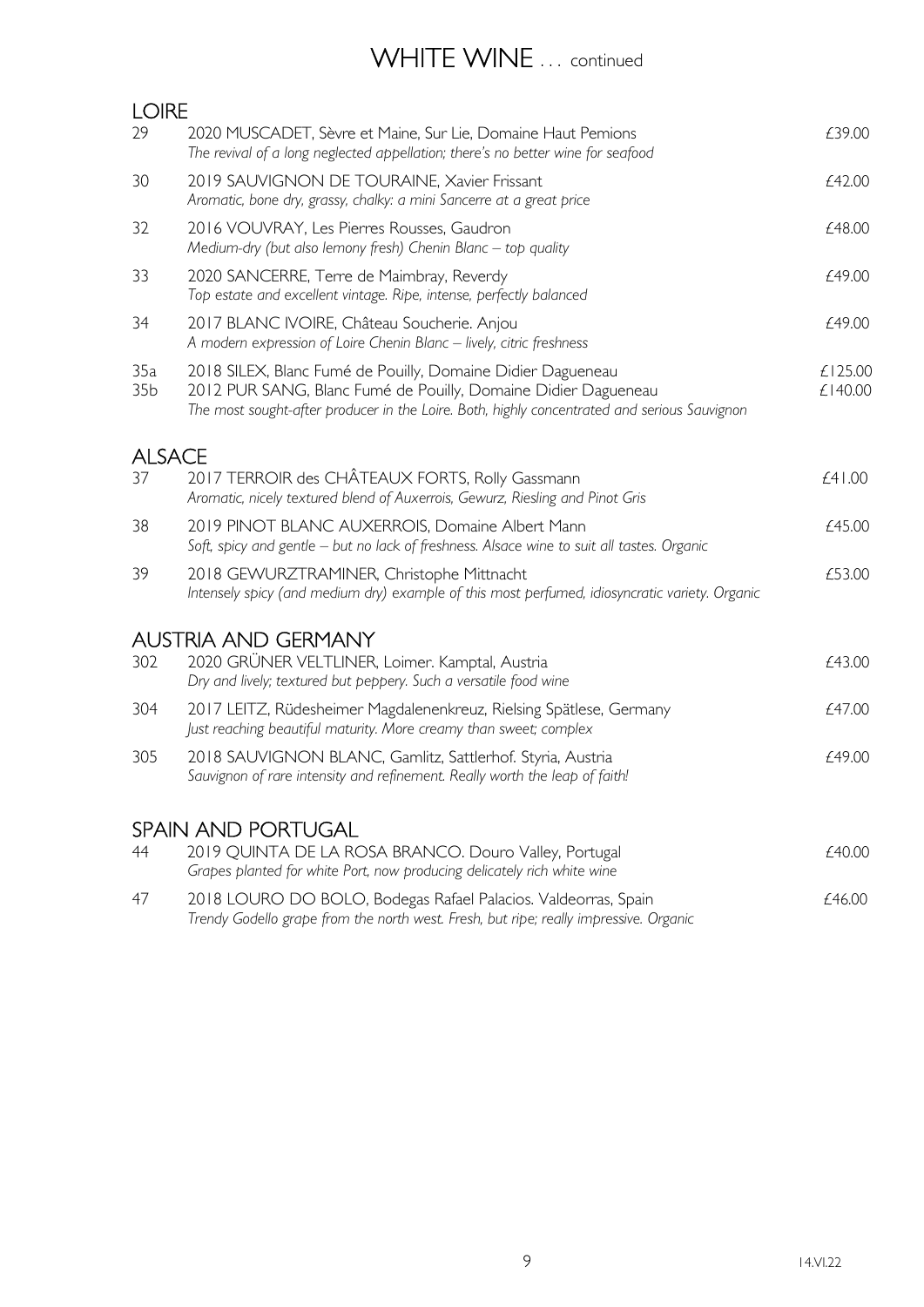### WHITE WINE ... continued

SOUTH AFRICA 49 2019 CHENIN BLANC, Artspace, Saronsberg. Coastal Region, SA  $\qquad 2019$  CHENIN BLANC, Artspace, Saronsberg. Coastal Region, SA Bright, lively and (extremely) easy-drinking; just a hint of New World sunshine 51 2017 VIOGNIER, Saronsberg. Tulbagh **EXALL SERVICES 2017** VIOGNIER, Saronsberg. Tulbagh Brilliant example of the great Rhône grape. Less aromatic than some examples but concentrated, fresh and long. A really versatile food wine 52 2019 JORDAN CHARDONNAY. Stellenbosch **EXAMPLE 2019** JORDAN CHARDONNAY. Stellenbosch Classic New World Chardonnay - buttery oak and richness and lovely balance 54 2019 OLD VINES WHITE, Mullineux, Swartland **Example 2019** OLD 2019 OLD VINES WHITE, Mullineux, Swartland Old vines making Chenin like you have (probably) never tasted – rich and impressive NEW ZEALAND 56 2020 SAUVIGNON BLANC, 'Annabel', Staete Landt. Marlborough  $£42.00$ Under-stated and unusually delicate example of this classic style 57 2015 GRUNER VELTLINER, Blank Canvas. Marlborough **EXAMPS** 2015 68 249.00 Beautifully refined example of the key Austrian grape. Savoury and gently spiced 58 2018 CHARDONNAY, 'Josephine', Staete Landt. Marlborough £48.00 Chardonnay in a modern, fresh, delicate mode – and easy on the oak. 59 2019 WILD SAUVIGNON, Greywacke. Marlborough  $f$ 49.00 Wild yeast and oak fermentation make for a fascinating and unusual Sauvignon style AUSTRALIA 60 2019 ROCKY GULLY RIESLING, Frankland Estate. Western Australia £41.00 Dry Riesling – crisp, lively and brilliant with or without food 61 2019 CHARDONNAY, Three Lions, Plantagenet. Western Australia £43.00 A pretty classic example – full of open, delicious, fruit SOUTH AMERICA 62 2021 SAUVIGNON BLANC, De Martino. Casablanca Valley, Chile  $\epsilon$ 35.00 Very classy Sauvignon from coastal Casablanca. Less 'obvious' than NZ examples 63 2021 TORRONTES, Colomé. Calchaqui Valley, Salta, Argentina £39.00 Torrontes is comparable to really dry Muscat: floral perfume and zingily fresh flavours CALIFORNIA 65 2017 PINOT GRIS / PINOT BLANC, Au Bon Climat. Santa Barbara £48.00 Richly textured but unoaked. Lively but creamy. A very modern California white 66 2018 WILD BOY CHARDONNAY, Jim Clendennen. Santa Barbara £51.00 Rich but balanced Chardonnay from the original 'wild boy' of the California wine scene 68 2017 CHARDONNAY, Red Shoulder Ranch, Shafer. Napa Valley 673.00 Hedonistically rich and powerful – uniquely Californian and brilliant of that style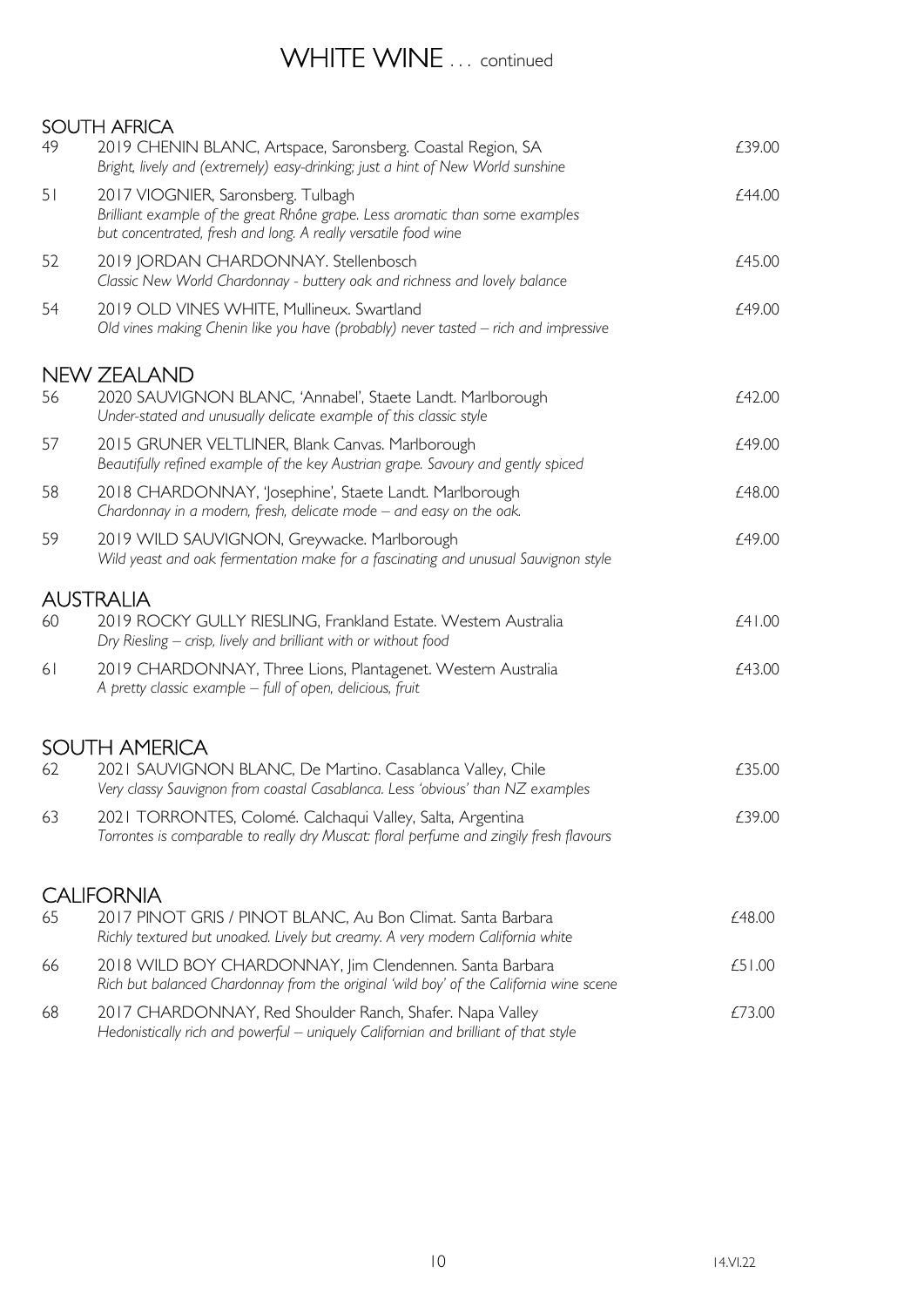# WHITE WINE ... continued

| 71                  | 2020 PINOT GRIGIO, Corte Giara. Veneto<br>Perfect example of the style; light, soft texture, gentle, easy                                                                                                                                                                         | £39.00 |
|---------------------|-----------------------------------------------------------------------------------------------------------------------------------------------------------------------------------------------------------------------------------------------------------------------------------|--------|
| 72                  | 2019 GRECO DI TUFO, Aegidius, Donna Elvira. Campania<br>Greco offers intensity and complexity as well as drinkability. Great value.                                                                                                                                               | £42.00 |
| 73                  | 2021 PECORINO, Gran Sasso. Terre di Chieti, Abruzzo<br>Rare native varietal. Spicy richness with appetizing freshness beneath                                                                                                                                                     | £44.00 |
| 79                  | 2021 GAVI DI GAVI, 'Vigneti Lugarara', La Giustiniana. Piedmont<br>The quintessential Italian dry white: clean, crisp, elegant                                                                                                                                                    | £45.00 |
| 8 <sub>1</sub>      | 2019 SHARJS, Livio Felluga. Friuli<br>Blend of Chardonnay and Ribolla Gialla, aged in French oak.<br>International style, very classy                                                                                                                                             | £46.00 |
| 82                  | 2019 SOAVE CLASSICO SUPERIORE, "La Rocca", Pieropan. Veneto<br>The greatest expression of Soave. Garganega grapes aged in old oak. Rich but fine                                                                                                                                  | £52.00 |
| <b>GREECE</b><br>83 | 2021 ASSYRTIKO, Domaine Lyrarakis. Crete, Greece<br>Greece's most prized white grape variety. Smoky, salty, spicy - outstanding food wine                                                                                                                                         | £41.00 |
| <b>ENGLAND</b>      |                                                                                                                                                                                                                                                                                   |        |
| 84                  | 2019 HORSMONDEN, Will Davenport. Kent, England<br>The most enjoyable English still white wine we have tried. Aromatically very like a<br>Sauvignon Blanc (that's the Bacchus element) and although it's light and delicate there<br>is genuine minerality and complexity. Organic | £41.00 |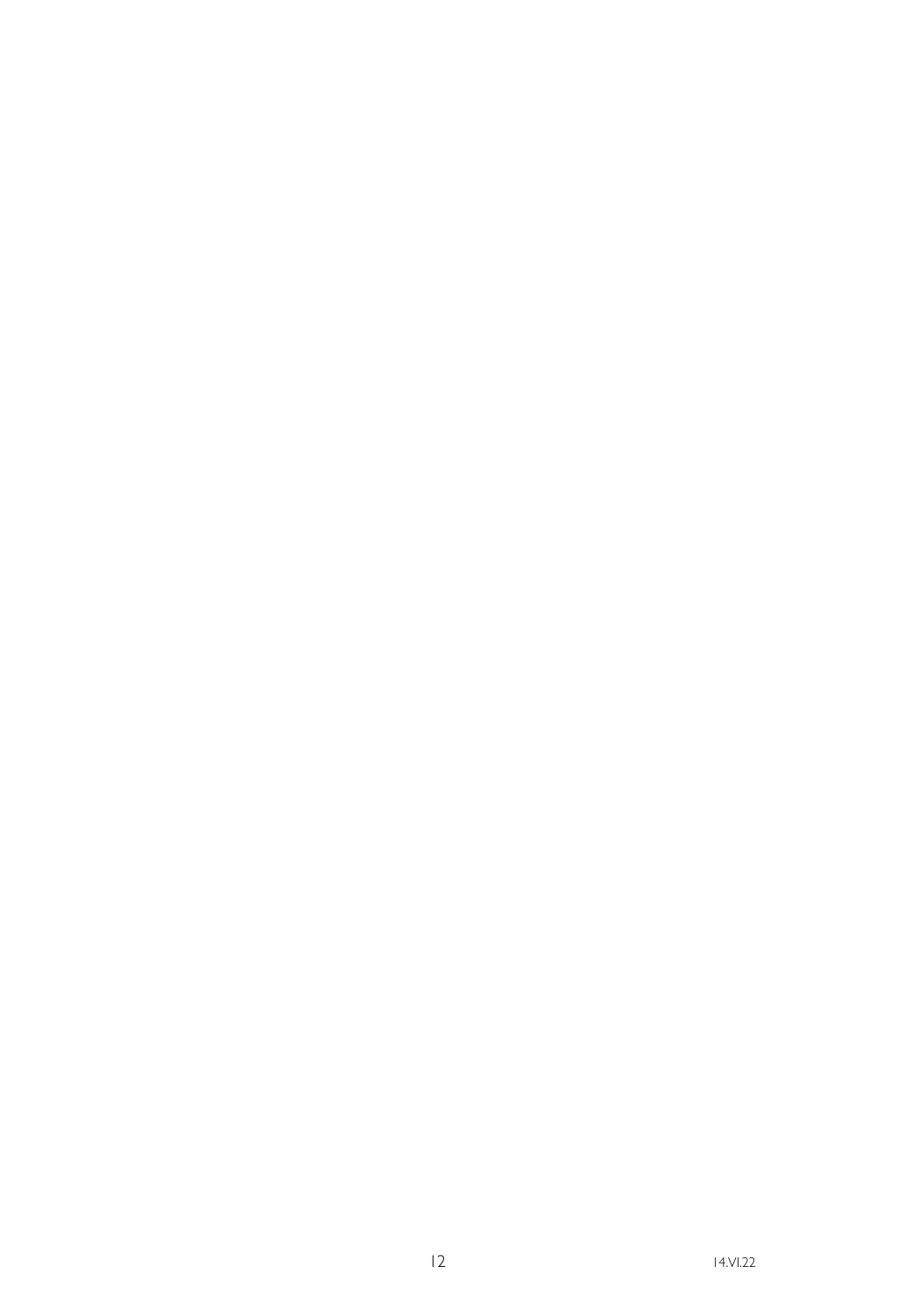# ROSÉ

## ROSÉ WINE

| 254           | 2021 CHÂTEAU FONTARÈCHE ROSÉ, Vielles Vignes. Corbieres. Southern France<br>Light, fruity, friendly, dry rosè - fantastic drinkability        | £34.00  |
|---------------|-----------------------------------------------------------------------------------------------------------------------------------------------|---------|
| 255           | 2020 CÔTES DU RHÔNE ROSÉ, Domaine Grand Veneur. Rhône<br>Just a touch more weight and richness than 254                                       | £39.00  |
| $257*$        | 2021 MIRAVAL ROSÉ. Côtes de Provence<br>This is the notorious 'Brangelina' wine – and surprisingly it's both excellent and good value         | £47.00  |
|               | <b>CHAMPAGNE</b>                                                                                                                              |         |
| $\mathcal{D}$ | CHAMPAGNE LE MESNIL ROSÉ, Grand Cru, 'Sublime'<br>'Sublime' it is! A ripe, red-fruited (but very dry) style of pink fizz                      | £69.00  |
| $5*$          | CHAMPAGNE TAITTINGER ROSÉ, Brut Prestige<br>Bright and vibrant in colour and flavour. 15% Pinot Noir (made as red wine) is added to the blend | £69.00  |
| 8b            | 2004 COMTES DE CHAMPAGNE ROSÉ, Taittinger<br>Rarely seen, Comtes Rosé is all about perfume and finesse; matured for 10 years on the lees      | £300.00 |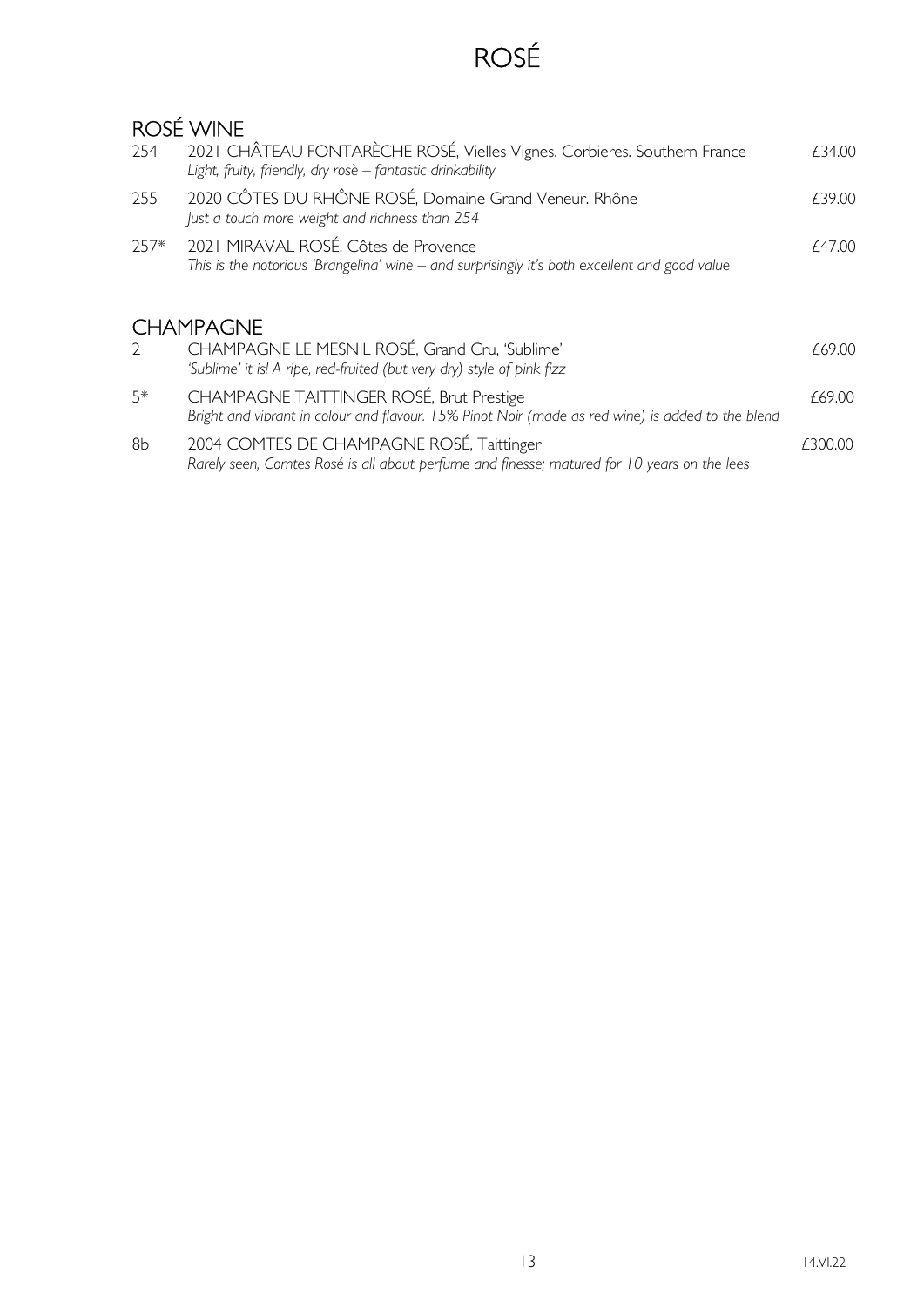## RED WINE

We serve red wine marginally cooler than room temperature

| <b>ITALY</b>            |                                                                                                                                                                                              |         |
|-------------------------|----------------------------------------------------------------------------------------------------------------------------------------------------------------------------------------------|---------|
| 85*                     | 2015 CHIANTI, Podere II Chriostino. Tuscany<br>From the family vineyards of Ivo Vannocci; honest and full of flavour                                                                         | £35.00  |
| 86                      | 2021 PRIMITIVO, I Muri. Puglia<br>Juicy, ripe and ultra-easy-drinking Primitivo (Zinfandel in California)                                                                                    | £39.00  |
| 87                      | 2016 CANNONAU, Marghia, Jerzu. Sardinia<br>Cannonau is Sardinian Grenache (key grape of southern Rhône). Broad and generous                                                                  | £42.00  |
| 88                      | 2018 CHIANTI CLASSICO, Isole e Olena. Tuscany<br>Medium-bodied, savoury and spicy; perfect with meat-based pasta dishes                                                                      | £52.00  |
| 89*                     | 2017 LA GROLA, Allegrini. Valpolicella, Veneto<br>A turbo-charged Valpolicella – bright and lively but with power and intensity too                                                          | £53.00  |
| 90                      | 2018 BARBARESCO, Basarin, Adriano Marco e Vittorio. Piedmont<br>The refined perfume and powerful but under-stated style of the Nebbiolo grape                                                | £54.00  |
| 9 <sub>1</sub>          | 2016 SA'ETTA, Chianti Classico Riserva, Monte Bernardi. Tuscany<br>Sangiovese of power and elegance. Young, but impressive already. Organic                                                  | £57.00  |
| 92                      | 2018 AMARONE, Corte Giara. Valpolicella, Veneto<br>Air-dried grapes result in a uniquely intense and powerful style                                                                          | £60.00  |
| 93                      | 2017 BARBERA D'ALBA SUPERIORE, G D Vajra. Piedmont<br>Barbera of this quality beats most Barolo - and you can drink it young                                                                 | £62.00  |
| 94                      | 2017 BAROLO, Albe, G D Vajra. Piedmont<br>Relatively approachable for a young Barolo: there's sweet, briary fruit alongside<br>the characteristically tannic structure of the Nebbiolo grape | £64.00  |
| 103                     | 2015 BRUNELLO DI MONTALCINO, Poggio San Polo. Tuscany<br>Exceptional vintage and modern producer. This is rich, complex and intense                                                          | £84.00  |
| $104*$                  | 2015 CEPPARELLO, Isole e Olena, Paolo De Marchi. Tuscany<br>A renowned 'Super Tuscan'. Pure Sangiovese; savoury and serious; decant in advance                                               | £115.00 |
|                         | <b>SPAIN and PORTUGAL</b>                                                                                                                                                                    |         |
| 106                     | 2020 INÉDITO, Bodegas Lacus. Rioja, Spain<br>Fresh, modern and very charming example of the Tempranillo grape                                                                                | £39.00  |
| $107*$                  | 2019 QUINTA DE LA ROSA. Douro, Portugal<br>Gutsy & powerful but (unusually for Portugal) also rather sleek and polished                                                                      | £40.00  |
| 108                     | 2017 CONTINO RESERVA, Cvne. Rioja, Spain<br>Perhaps the most elegant single estate wine in Rioja - comparable to fine Bordeaux                                                               | £49.00  |
| 109                     | 2018 QUINTA DE LA ROSA RESERVA. Douro Valley, Portugal<br>The concentration of top quality Port, but without the sweetness and alcohol                                                       | £56.00  |
| $110*$                  | 2009 TONDONIA RESERVA. Rioja, Spain<br>Ultra-traditional Rioja - long oak ageing produces a gentle, soft, very complex style                                                                 | £57.00  |
| $\vert \ \vert \ \vert$ | 2016 MACÁN CLÁSICO, Bodegas Benjamin de Rothschild & Vega Sicilia. Rioja, Spain<br>Elegant, stylish, rather modern Rioja - very different to both 106 and 109                                | £67.00  |
| 112                     | 2016 PRIORAT, Ferrer-Bobet. Spain<br>Old vine Carinena and Garnacha; intense ripeness but no rough edges. Organic                                                                            | £67.00  |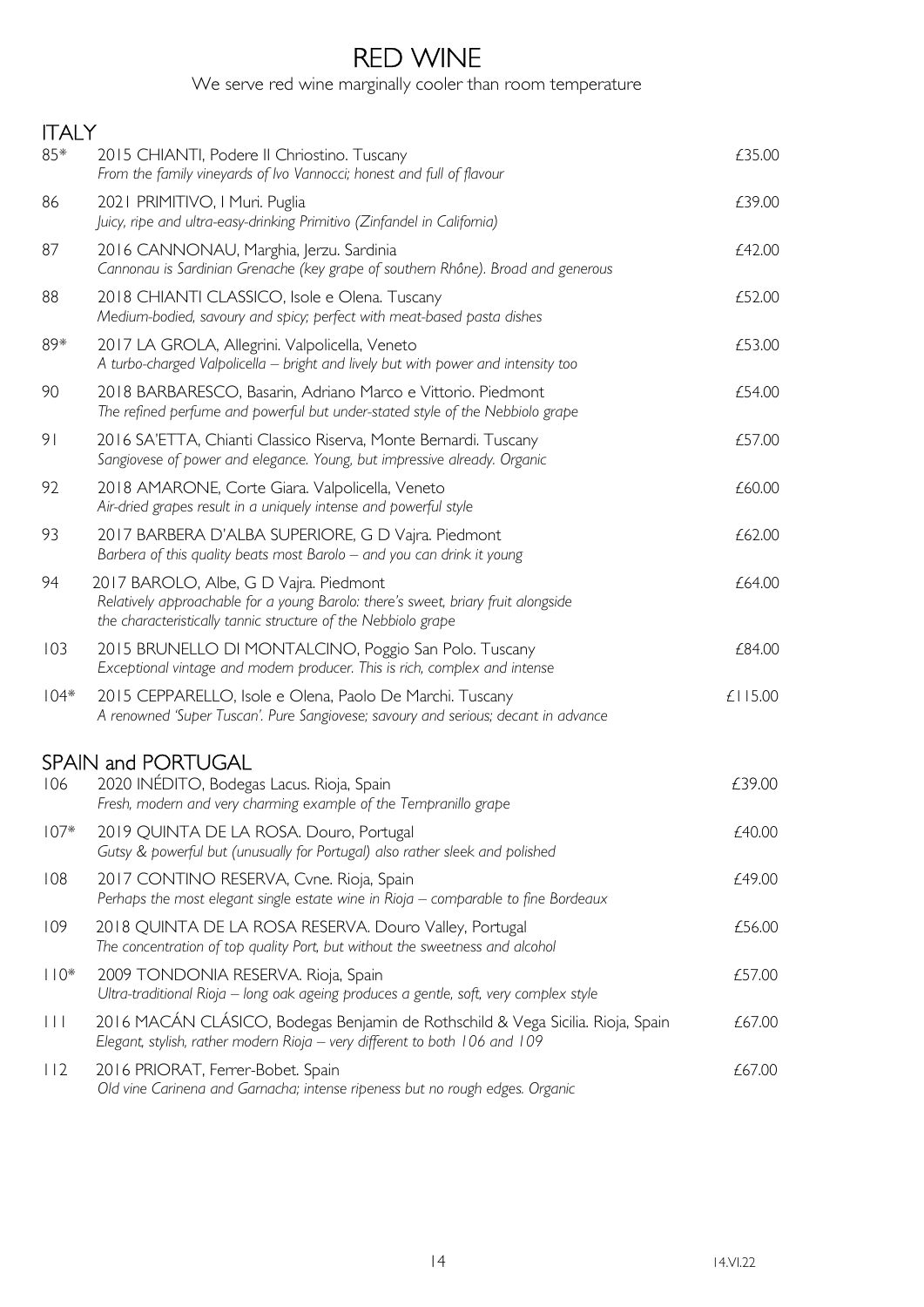## RED WINE ... continued

#### SOUTH AFRICA

| 113 | JUU 11 17 11 11 10 1<br>2020 GOATS DO ROAM. Western Cape<br>Syrah-based red from the innovative Charles Back of Fairview Estate.<br>Ripe and rich with more with a hint of warm earthiness | £37.00 |
|-----|--------------------------------------------------------------------------------------------------------------------------------------------------------------------------------------------|--------|
| 114 | 2019 CHAMELEON CABERNET MERLOT, Jordan. Stellenbosch<br>The Cape Chameleon Protection Fund benefits from the sale of this impressive blend                                                 | £39.00 |
| 115 | 2019 CABERNET FRANC, Chamonix. Franschhoek, South Africa<br>In the mould of a classic Stellenbosch Cabernet Sauvignon, but just a touch lighter<br>and more elegant                        | £43.00 |
|     | <b>LEBANON</b>                                                                                                                                                                             |        |
| 117 | 2017 TERRASSES DE BAALBECK, Massaya. Beqaa Valley, Lebanon<br>Broad, savoury and complex blend of Rhône varieties                                                                          | £49.00 |
|     | <b>CALIFORNIA</b>                                                                                                                                                                          |        |
| 120 | THE WHOLE SHEBANG, XII, Bedrock Wine Co. Sonoma, California<br>Multi-vintage blend of Zinfandel, Carignan and others. Peppery, lively and generous                                         | £44.00 |
| 124 | 2018 ZINFANDEL Old Vines, Turley. Napa Valley<br>Classic Zin (blackberry juice, spice, pepper): great food wine                                                                            | £58.00 |
| 125 | 2018 TD9, Shafer Vineyards. Napa Valley, California<br>Bordeaux-blend from a great estate. Big and powerful - have it decanted                                                             | £75.00 |
|     | <b>SOUTH AMERICA</b>                                                                                                                                                                       |        |
| 128 | 2019 SYRAH GRAN RESERVA, Casa del Bosque. Casablanca Valley, Chile<br>Black fruit and pepper; classic Syrah in the style of Crozes Hermitage                                               | £41.00 |
| 129 | 2019 MALBEC, Ultra, Kaiken. Mendoza, Argentina<br>Ripe, rounded, smooth $-$ a very classic Malbec, the wine of the moment                                                                  | £42.00 |
| 130 | 2020 PINOT NOIR, Montes Alpha. Aconcagua, Chile<br>Soft, ripe, charming Pinot from the ever-reliable Montes estate                                                                         | £43.00 |
|     | <b>AUSTRALIA</b>                                                                                                                                                                           |        |
| 202 | 2018 JESTER SHIRAZ, Mitolo. McLaren Vale, South Australia<br>Big, ripe, juicy Shiraz - absolutely classic example                                                                          | £46.00 |
| 203 | 2017 CABERNET SAUVIGNON, Plantagenet. Mt Barker, Western Australia<br>Unusually elegant Aussie red; oak and fruit stylishly blended                                                        | £50.00 |
| 205 | 2020 PINOT NOIR, Giant Steps. Yarra Valley, Victoria<br>Bright, aromatic, lively Pinot from a top quality, cool climate region                                                             | £58.00 |
| 206 | 2016 NINE POPES, Charlie Melton. Barossa Valley, South Australia                                                                                                                           | £90.00 |

In homage to Châteauneuf du Pape. Broad, ripe, spicy - very impressive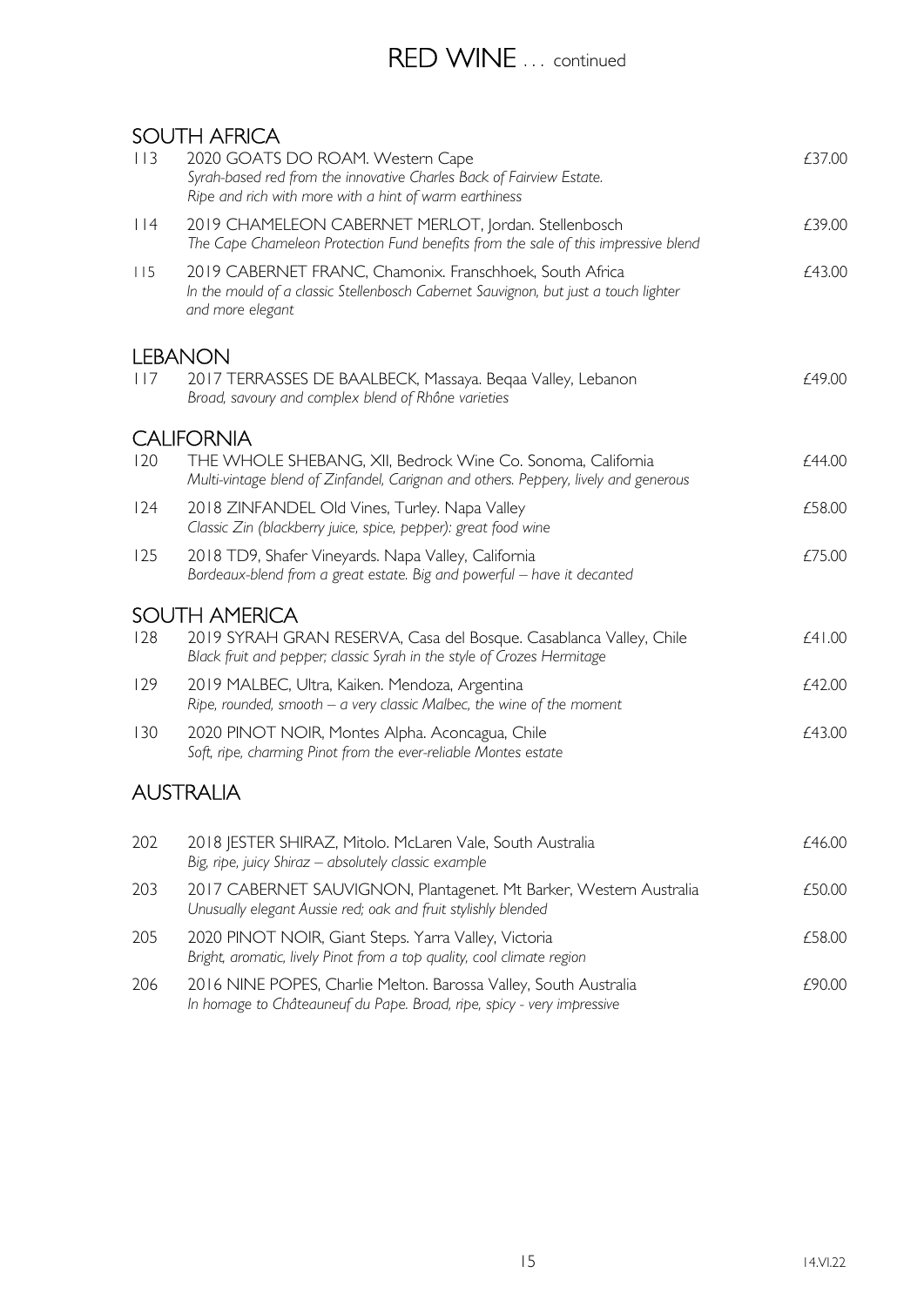### RED WINE ... continued

#### **RHÔNE** 140 2018 CAIRANNE, La Côte Sauvage, Boutinot **Edge and Executive Contract CAI CAI** Muscular and savoury Grenache from one of the best villages in the southern Rhône 141 2018 CÔTES DU RHÔNE VILLAGES, Plan de Dieu, Domaine de L'Espigouette  $f$ 44.00 Plan de Dieu is an excellent but little know sub-region of Côtes du Rhône Villages 142 2018 GIGONDAS, Aux Lieux Dits, Santa Duc **2018** 2018 616000 £58.00 Almost always better value than Châteauneuf – and 90% of the quality 143 2018 CROZES HERMITAGE, Domaine des Lises, Maxime Graillot **£58.00** Pure Syrah from the northern Rhône. An aromatic, fresh and lively style 146 2019 CHÂTEAUNEUF DU PAPE, Domaine Grand Veneur **EGELAU CHARGE 1999** 65.00 Broad and spicy – the obvious choice with game or rich red meat dishes **BEAUIOLAIS** 148 2020 BEAUJOLAIS VILLAGES, Domaine Morel **EXAMPLE 148** 2020 BEAUJOLAIS VILLAGES, Domaine Morel Perfect example of bright, lively Gamay 151 2020 BROUILLY, Château de Pierreux £43.00 Serious example of the Gamay grape. Richness and freshness combined 152 2019 FLEURIE, Domaine de la Madrière £48.00 Strawberry perfume, medium-bodied, fresh and crunchy. To drink, not sip RED BURGUNDY 154 2019 RULLY, Les Chaponnières, Paul et Marie Jacqueson *£48.00* Bright, modern style of Burgundy – fresh, lively and entirely delicious 156 2018 MARSANNAY, En Ouzeloy, Rene Bouvier **156 2018** 2018 MARSANNAY, En Ouzeloy, Rene Bouvier Underrated village just north of Gevrey. Aromatic, serious, food-friendly 157 2017 CHOREY-LES-BEAUNE, Les Bons Ores, Domaine Jean Pierre Guyon £58.00 Lovely example of early-drinking 2017 vintage. Unusually concentrated for a Chorey 158 2018 SANTENAY, 1er Cru Les Gravières, Vincent Girardin. Burgundy 2018 SANTENAY, 1er Cru Les Gravières, Vincent Girardin. Burgundy Bright, charming Pinot Noir from an early-drinking vintage 159 2018 CHAMBOLLE-MUSIGNY, Taupenot-Marme **159 12018** 2018 CHAMBOLLE-MUSIGNY, Taupenot-Marme The unique finesse of Chambolle. Romain Taupenot makes consistently brilliant Burgundy 160 2018 VOLNAY-SANTENOTS, 1er Cru, Ballot-Millot £74.00 Surprisingly powerful and serious for a Volnay. Decant an hour before drinking 162 2013 NUITS-SAINT-GEORGES, Vieilles Vignes, Robert Chevillon **EXALLES** 2013 NUITS-SAINT-GEORGES, Vieilles Vignes, Robert Chevillon Just reaching perfect maturity. Savoury, spicy and opening up given time in the glass 163 2018 GEVREY-CHAMBERTIN, La Justice, Marc Roy 695.00 Pure and delicate but rich and impressive at the same time. This is fine Burgundy 164 2009 CHAMBOLLE-MUSIGNY, Louis Jadot 2009 CHAMBOLLE-MUSIGNY, Louis Jadot The village of Chambolle makes for fine, aromatic Burgundy. This is no exception 165 2016 VOSNE ROMANÉE, 1er Cru Les Orveaux, Mongeard Mugneret £190.00 Youthful, of course, but the quality is already clear; precise and elegant 167\* 2009 CLOS DE LA ROCHE, Grand Cru, Domaine Lignier-Michelot *£290.00* Absolutely classic example of the ripe and charming 2009 vintage 168 2005 CHAMBOLLE-MUSIGNY, Clos de L'Orme, Domaine Sylvain Cathiard  $£300.00$  A great year for long-lived Pinot Noir – and a fine estate. The price of rarity 169 2002 CLOS DE VOUGEOT, Grand Cru, Domaine Jean Grivot 6340.00 Powerful, serious, savoury and spicy example mature Pinot. Give it time to open in the glass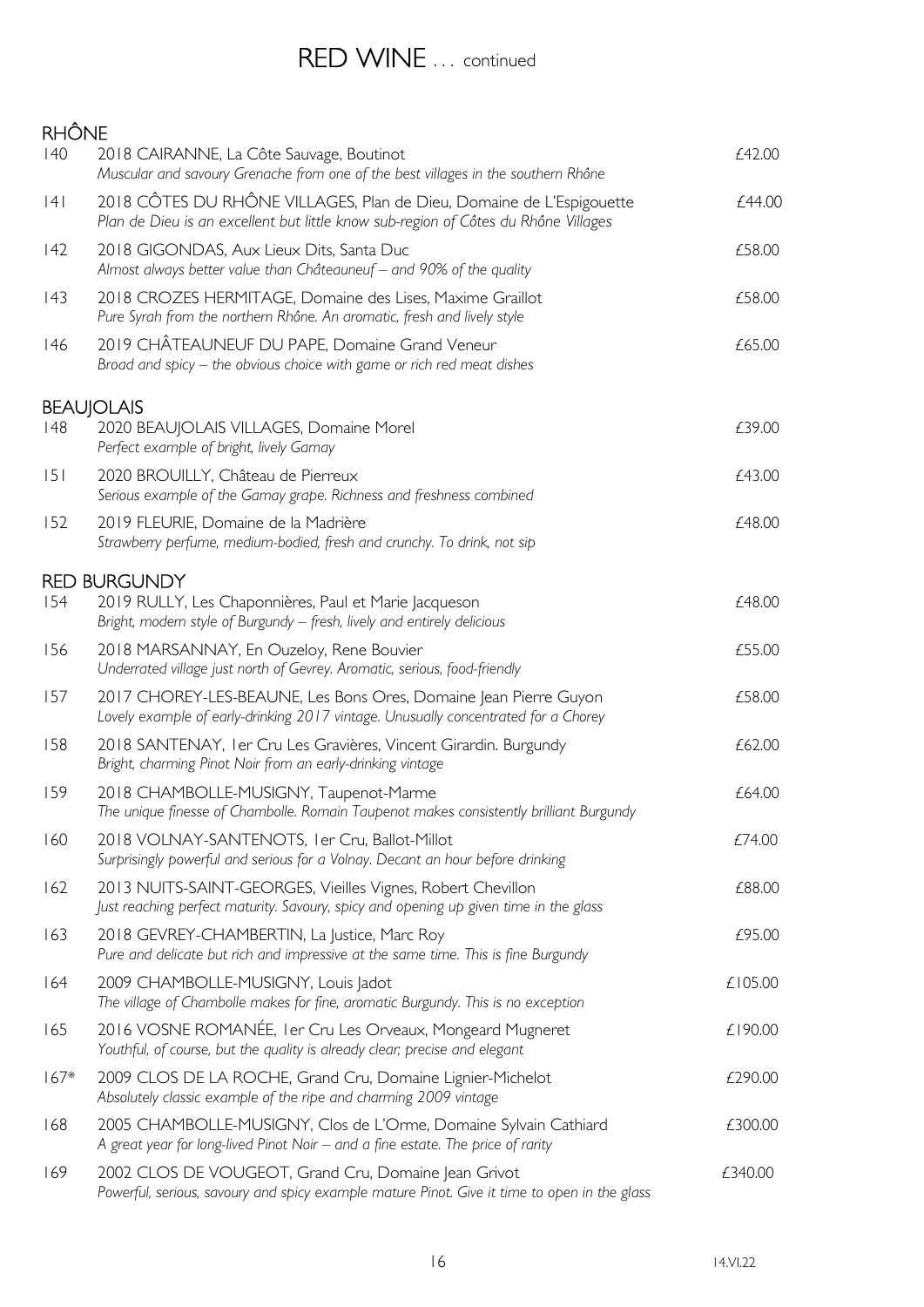## RED WINE ... continued

#### FRANCE - The South

| $132*$ | 2019 CHÂTEAU FONTARÈCHE, Vielles Vignes. Corbieres, Languedoc<br>Soft, round, easy-drinking style with plenty of spice and character                                                                                                     | £35.00  |
|--------|------------------------------------------------------------------------------------------------------------------------------------------------------------------------------------------------------------------------------------------|---------|
| 134    | 2020 PINOT NOIR, Domaine de Bachellery. Pays D'Oc<br>Fragrant, herbal, spicy - surprisingly good Pinot Noir from the Languedoc                                                                                                           | £37.00  |
| $135*$ | 2013 LE SOULA, Gérard Gauby. Vin de Pays des Côtes Catalanes<br>Blend of Cabernet, Grenache, Syrah and Carignan grapes. A low-yielding, organic<br>vineyard in Roussillon producing a dense, intense, seriously impressive red. Organic  | £51.00  |
| 137    | 2018 LA FALAISE, Château de la Negly. Côteaux du Languedoc<br>Perhaps the best estate in the South of France. Syrah-based blend of real class                                                                                            | £53.00  |
|        | <b>RED BORDEAUX</b>                                                                                                                                                                                                                      |         |
| $175*$ | 2013 Château LA CROIX DES MOINES. Lalande de Pomerol<br>An approachable, charming Merlot from an area that still produces genuinely good value                                                                                           | £45.00  |
| 176    | 2015 Château LES CHARMES-GODARD, Francs Côtes de Bordeaux<br>From the eastern edge of the Bordeaux region, this is plush and ripe $-$ impressive already                                                                                 | £48.00  |
| 177    | 2012 Château LA TOUR de BY, Cru Bourgeois. Médoc<br>A more serious, classic, Cabernet-dominated claret from the left bank of the river                                                                                                   | £53.00  |
| 178    | 2007 Château POTENSAC, Cru Bourgeois. Médoc<br>An estate always offering great value. And an early-drinking vintage                                                                                                                      | £60.00  |
| 179    | 2012 Château TRIANON, Grand Cru. St Emilion<br>Delicious, charming Merlot - it's easy to see why St Emilion is so (deservedly) popular                                                                                                   | £62.00  |
| 184    | 2005 Château CANTEMERLE, 5ème Cru Classé. Haut Médoc<br>Cantemerle always offer genuine value. Particularly from a great vintage like 2005                                                                                               | £74.00  |
| 185    | 2000 SARGET DE GRUAND LAROSE. St Julien<br>The 'Second Wine' of the excellent Gruaud Larose. Fully mature, spicy and earthy                                                                                                              | £86.00  |
| 186    | 2011 Château LANGOA BARTON, 3ème Cru Classé. St Julien<br>One of the most consistent properties in the Médoc. Anthony Barton sadly passed away<br>in 2021 - drink this to salute his outstanding stewardship of both Langoa and Léoville | £92.00  |
| $188*$ | 2015 Château TALBOT, 4ème Cru Classé. St Julien<br>Young, but this is a ripe and 'forward' vintage. Give it some air, in a decanter, and luxuriate<br>in the blackberry and cedar aromatics developing in your glass                     | £130.00 |
| 190    | 2005 Château BATAILLEY, 5ème Cru Classé. Pauillac<br>The unmistakeable cedar and tobacco of bottle-aged Bordeaux from the 'left bank'. Beautiful                                                                                         | £120.00 |
| 192    | 1998 Château CALON-SÉGUR, 3ème Cru Classé. St Estèphe<br>Now at its peak, a really classic claret: dry and savoury with cedar and tobacco                                                                                                | £240.00 |
| 193    | 2002 VIEUX Château CERTAN, Pomerol<br>Always amongst the most elegant wines of the 'right bank'. Now gentle and delicate                                                                                                                 | £250.00 |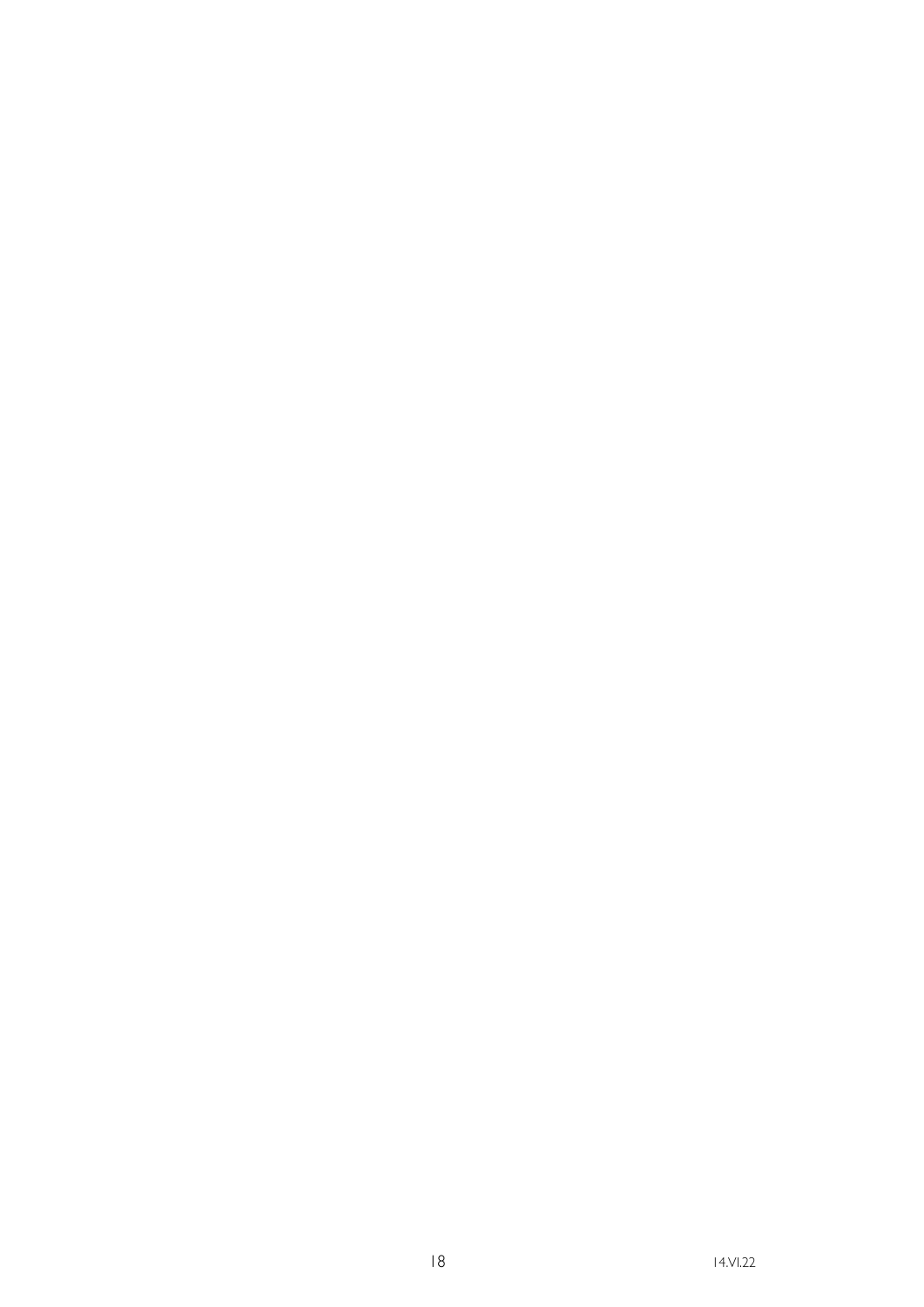## PORT AND SWEET WINES

|             |                                                                                                                               | Glass<br>75ml | <b>Bottle</b> |
|-------------|-------------------------------------------------------------------------------------------------------------------------------|---------------|---------------|
| <b>PORT</b> |                                                                                                                               |               |               |
| 600         | QUINTA DE LA ROSA, Late Bottled Vintage<br>For a non-vintage Port, this has superb ripeness & structure                       | £5.80         | £43.00        |
| 603         | QUINTA DE LA ROSA 10 YEAR OLD TAWNY, 50cl<br>A beautiful old-golden colour; gentle and ripe. Delicious served chilled         | £6.30         | £49.00        |
| 605         | 2012 QUINTA DO PASSADOURO, Late Bottled Vintage<br>A new estate making modern-style Port - outstanding ripeness and intensity | £6.30         | £49.00        |
| 606         | 2004 QUINTA DE LA ROSA                                                                                                        | £9.30         | £80.00        |
| 607         | 1991 QUINTA DE LA ROSA                                                                                                        |               | £85.00        |
| 617         | 1994 QUINTA DE LA ROSA                                                                                                        |               | £95.00        |
| 618         | 1983 DOW'S                                                                                                                    |               | $£$   15.00   |
| 619         | 1992 TAYLOR'S                                                                                                                 |               | £125.00       |
| 620         | 1997 WARRE                                                                                                                    |               | £135.00       |

#### SWEET WINE

HALF BOTTLES and 50 cl BOTTLES

| 663  | 2013 LIEUTENANT de Château SIGALAS RABAUD. Sauternes<br>'Second wine' from an excellent property. Superb value                        | £6.50 | £30.00  |
|------|---------------------------------------------------------------------------------------------------------------------------------------|-------|---------|
| 664  | 2018 MAURY, Domaine Pouderoux. Roussillon, France<br>Barrel-aged Grenache from the deep south: spicy, nutty, tangy sweetness          | £7.50 | £36.00  |
| 670  | 2018 TOKAJI, 'Late Harvest', Disznöko. Hungary<br>Subtle, honeyed richness with a lively, lemony freshness                            | £8.00 | £39.00  |
| BO L | TLES                                                                                                                                  |       |         |
| 694  | 2018 MUSCAT DE BEAUMES DE VENISE, Domaine Durban. Rhône<br>Lightly fortified. Perfumed and enticing - dangerously drinkable           | £5.50 | £43.00  |
| 695  | 2017 LES CLOS, Coteaux du Layon, Philippe Delesvaux. Loire<br>Light, delicately sweet Chenin Blanc. Perfect with fruit-based desserts | £9.50 | £59.00  |
| 696  | 2009 Château CLIMENS, I er Cru. Barsac-Sauternes<br>Second in reputation only to D'Yquem. Warm summer; luscious richness              |       | £140.00 |
| 697  | 2002 Château D'YQUEM, I er Cru. Sauternes<br>No introduction required $-$ great wine even in less-exalted vintages                    |       | £350.00 |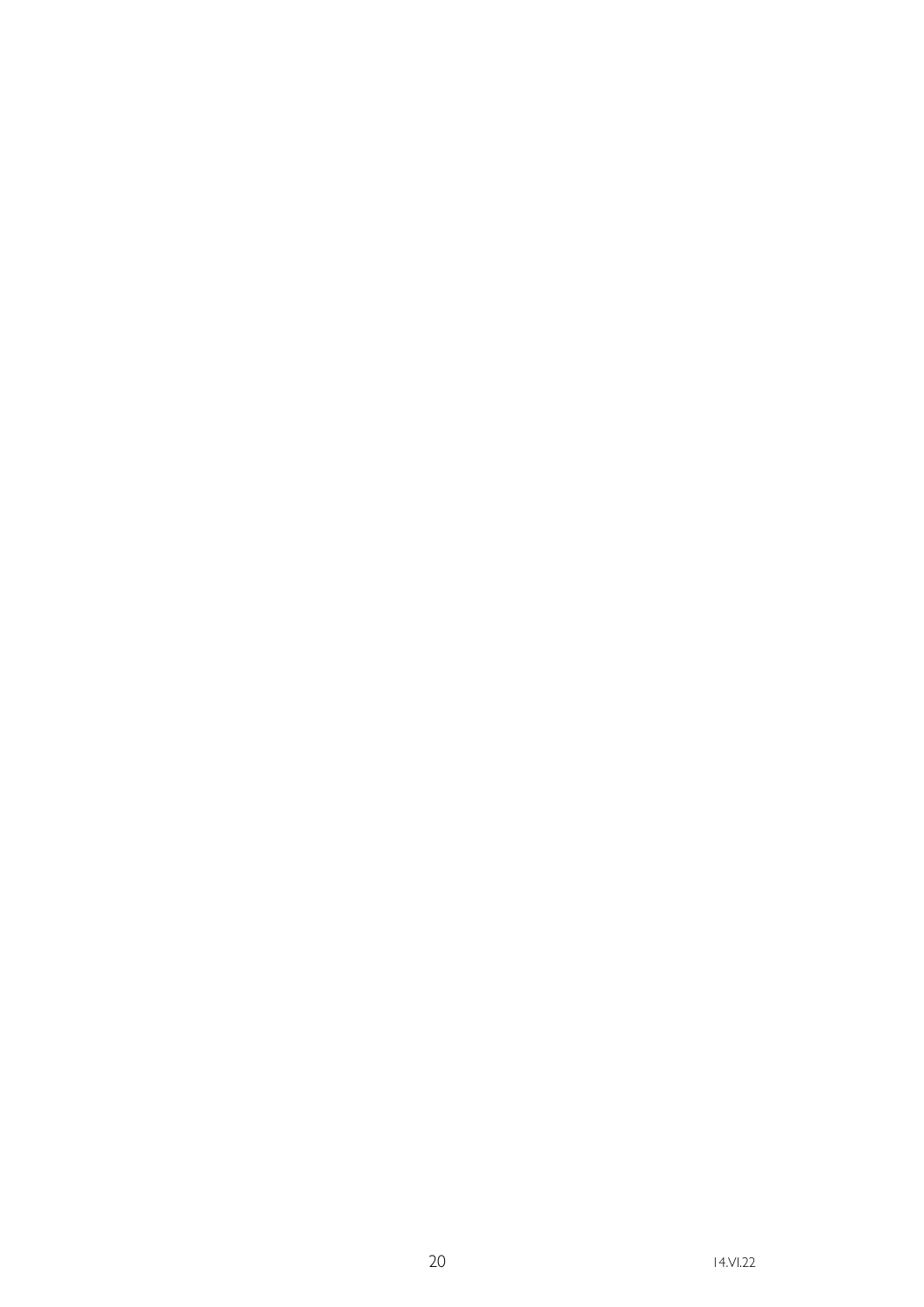# HALF BOTTLES

### CHAMPAGNE

| 401 | TAITTINGER, Brut Réserve<br>The epitome of delicacy. The George's favourite for over 40 years                     | £36.00      |
|-----|-------------------------------------------------------------------------------------------------------------------|-------------|
| 402 | <b>TAITTINGER ROSÉ</b><br>Bright and vibrant in colour and flavour. 15% Pinot Noir is added to the blend          | £39.00      |
| 403 | KRUG, Grande Cuvée<br>Blended from mulitipe vintages and vineyards, aged for 7 years, aiming for ultimate quality | $f$   20.00 |
| 404 | TAITTINGER, Nocturne<br>A softer, rounder cuvée - simply delicious from breakfast to bedtime!                     | £36.00      |

### WHITE WINE

#### NEW ZEALAND

| 2019 WILD SAUVIGNON, Greywacke. Marlborough<br>Wild yeast and oak fermentation make for a fascinating and unusual Sauvignon style          | £27.00                        |
|--------------------------------------------------------------------------------------------------------------------------------------------|-------------------------------|
|                                                                                                                                            |                               |
| 2020 SOAVE CLASSICO, Pieropan. Veneto<br>Pure Garganega; dry and light but so much better than Pinot Grigio                                | £24.00                        |
| 2020 GAVI DI GAVI, 'Vigneti Lugarara', La Giustiniana. Piedmont<br>Quintessential northern Italian white; clean as a whistle               | £24.00                        |
|                                                                                                                                            |                               |
| 2020 SANCERRE, Terre de Maimbray, Reverdy. Loire<br>A very French style of Sauvignon Blanc. Bone-dry, the emphasis on minerality not fruit | £27.00                        |
|                                                                                                                                            |                               |
| <b>RED WINE</b>                                                                                                                            |                               |
|                                                                                                                                            |                               |
| 2018 CHIANTI CLASSICO, Isole e Olena. Tuscany<br>Great estate in the heart of Chianti. Spicy, savoury, food-friendly                       | £26.00                        |
| 2020 VALPOLICELLA, Allegrini. Veneto, Italy<br>Medium-bodied and bright - Italian version of (good) Beaujolais                             | £30.00                        |
| <b>FRANCE</b>                                                                                                                              |                               |
| 2018 SANTENAY, I er Cru Les Gravières, Vincent Girardin. Burgundy<br>Bright, charming Pinot Noir from an early-drinking vintage            | £30.00                        |
|                                                                                                                                            | <b>ITALY</b><br><b>FRANCE</b> |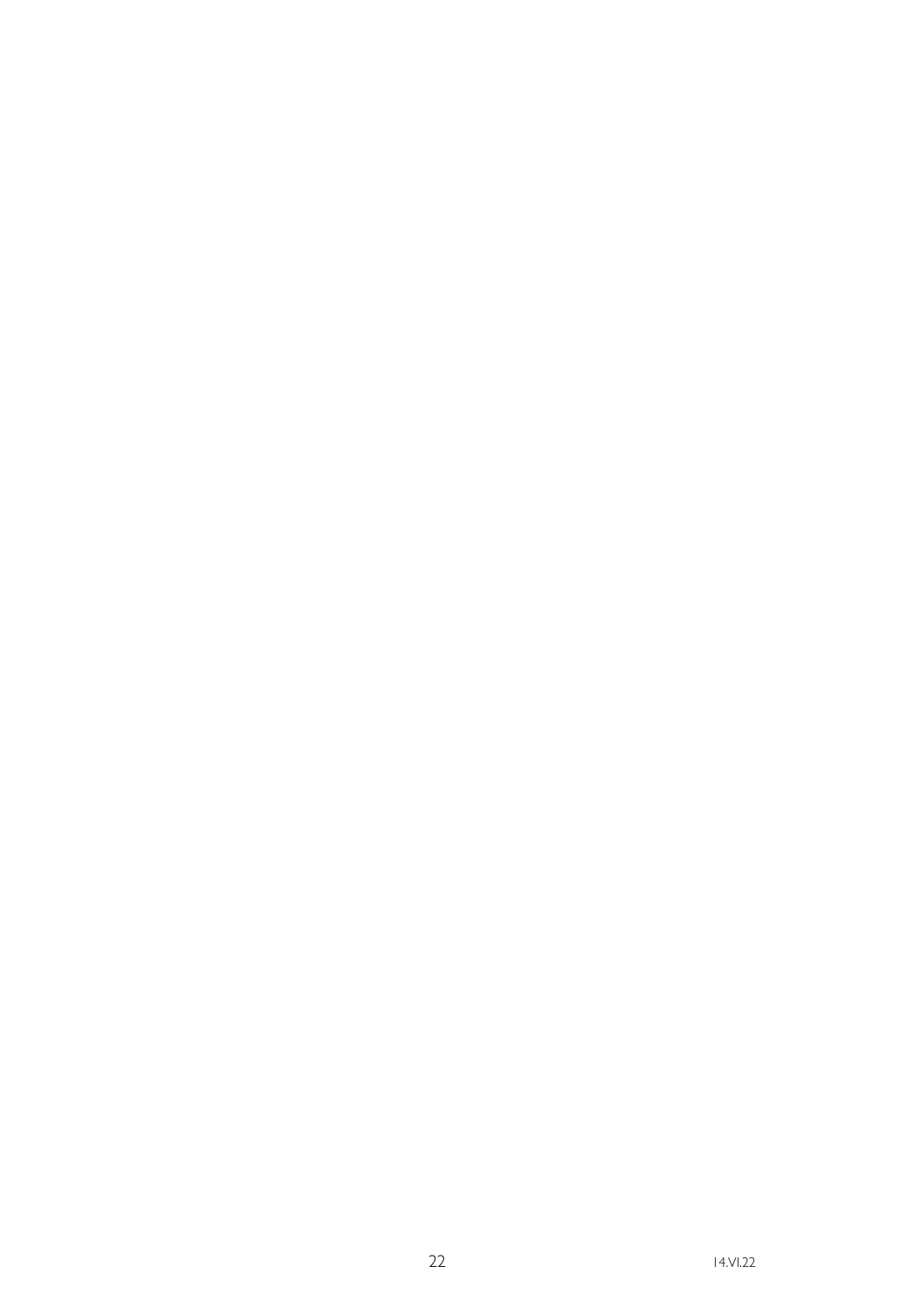# WINES BY THE GLASS

|                |                                                                                                                                                                                                                           | 125ml        |
|----------------|---------------------------------------------------------------------------------------------------------------------------------------------------------------------------------------------------------------------------|--------------|
|                | CHAMPAGNE LE MESNIL, Grand Cru, Blanc de Blancs                                                                                                                                                                           | £11.70       |
| 3              | <b>CHAMPAGNE TAITTINGER, Brut Reserve</b>                                                                                                                                                                                 | £12.70       |
| $\overline{4}$ | CHAMPAGNE NOCTURNE by TAITTINGER                                                                                                                                                                                          | £12.70       |
| $\overline{2}$ | CHAMPAGNE LE MESNIL ROSÉ, Grand Cru, 'Sublime'                                                                                                                                                                            | £11.70       |
| 5              | CHAMPAGNE TAITTINGER ROSÉ, Brut Prestige<br>The 'Sublime' is a little lighter; the Taittinger is surprisingly powerful                                                                                                    | £12.70       |
| 275            | NYETIMBER, Classic Cuvée. West Sussex, England<br>or try one of the finest English sparkling wines, very much in Champagne style                                                                                          | £12.70       |
| <b>WHITE</b>   |                                                                                                                                                                                                                           | 175ml        |
| 62             | 2021 SAUVIGNON BLANC, De Martino. Casablanca Valley, Chile<br>Very classy Sauvignon from coastal Casablanca. Less 'obvious' than NZ examples                                                                              | £10.20       |
| $\vert \vert$  | 2021 PICPOUL DE PINET, Domaine Font Mars. Languedoc<br>The best of modern France; crisp and lively but no lack of character and interest                                                                                  | £10.55       |
| 83             | 2021 ASSYRTIKO, Domaine Lyrarakis. Crete, Greece<br>Greece's most prized white grape variety. Smoky, salty, spicy - outstanding food wine                                                                                 | $£$   $.80$  |
| 56             | 2020 SAUVIGNON BLANC, 'Annabel', Staete Landt. Marlborough, New Zealand<br>Classic Kiwi Sauvignon - aromatic, intensely fruity, lemony fresh                                                                              | £11.80       |
| 72             | 2019 GRECO DI TUFO, Aegidius, Donna Elvira. Campania, Italy<br>Greco offers intensity and complexity as well as drinkability. Great value                                                                                 | £11.80       |
| 51             | 2017 VIOGNIER, Saronsberg. Tulbagh, South Africa<br>Brilliant example of the great Rhône grape. Less aromatic than some examples<br>but concentrated, fresh and long. A really versatile food wine                        | £12.55       |
| 33             | 2020 SANCERRE, Terre de Maimbray, Reverdy. Loire Valley                                                                                                                                                                   | £13.30       |
| 21             | Top estate and excellent vintage. Ripe, intense, perfectly balanced<br>2019 CHABLIS, I er Cru Vaillons, Domaine Besson. Burgundy<br>Excellent I er Cru vineyard and a ripe vintage. This is unusually intense for Chablis | £16.00       |
| <b>ROSÉ</b>    |                                                                                                                                                                                                                           |              |
| 254            | 2021 CHÂTEAU FONTARÈCHE ROSÉ, Vielles Vignes. Corbieres, Languedoc<br>Light, fruity, friendly, dry rosé-fantastic drinkability                                                                                            | £10.20       |
| 257            | 2021 MIRAVAL ROSÉ. Côtes de Provence<br>This is the notorious 'Brangelina' wine - and surprisingly it's both excellent and good value                                                                                     | £13.00       |
| <b>RED</b>     |                                                                                                                                                                                                                           |              |
| 132            | 2019 CHÂTEAU FONTARÈCHE, Vielles Vignes. Corbieres, Languedoc<br>Soft, round and easy-drinking; but plenty of spice and character                                                                                         | £10.20       |
| 106            | 2020 INÉDITO, Bodegas Lacus. Rioja, Spain<br>Fresh, modern and very charming example of the Tempranillo grape                                                                                                             | £11.30       |
| 86             | 2021 PRIMITIVO, I Muri. Puglia, Italy<br>Juicy, ripe and ultra-easy-drinking Primitivo (Zinfandel in California)                                                                                                          | £11.30       |
| 107            | 2019 QUINTA DE LA ROSA. Douro, Portugal<br>Gutsy & powerful but (unusually for Portugal) also rather sleek and polished                                                                                                   | £11.30       |
| 129            | 2019 MALBEC, Ultra, Kaiken. Mendoza, Argentina<br>Ripe, rounded, smooth $-$ a very classic Malbec, the wine of the moment                                                                                                 | $£$   $1.55$ |
| 40             | 2018 CAIRANNE, La Côte Sauvage, Boutinot. Rhône<br>Muscular and savoury Grenache from one of the best villages in the southern Rhône                                                                                      | £12.00       |
| 175            | 2013 Château LA CROIX DES MOINES. Lalande de Pomerol, Bordeaux<br>An approachable, charming Merlot from an area that still produces genuinely good value                                                                  | £12.55       |
| 158            | 2018 SANTENAY, I er Cru Les Gravières, Vincent Girardin. Burgundy<br>Bright, charming Pinot Noir from an early-drinking vintage                                                                                           | £16.00       |